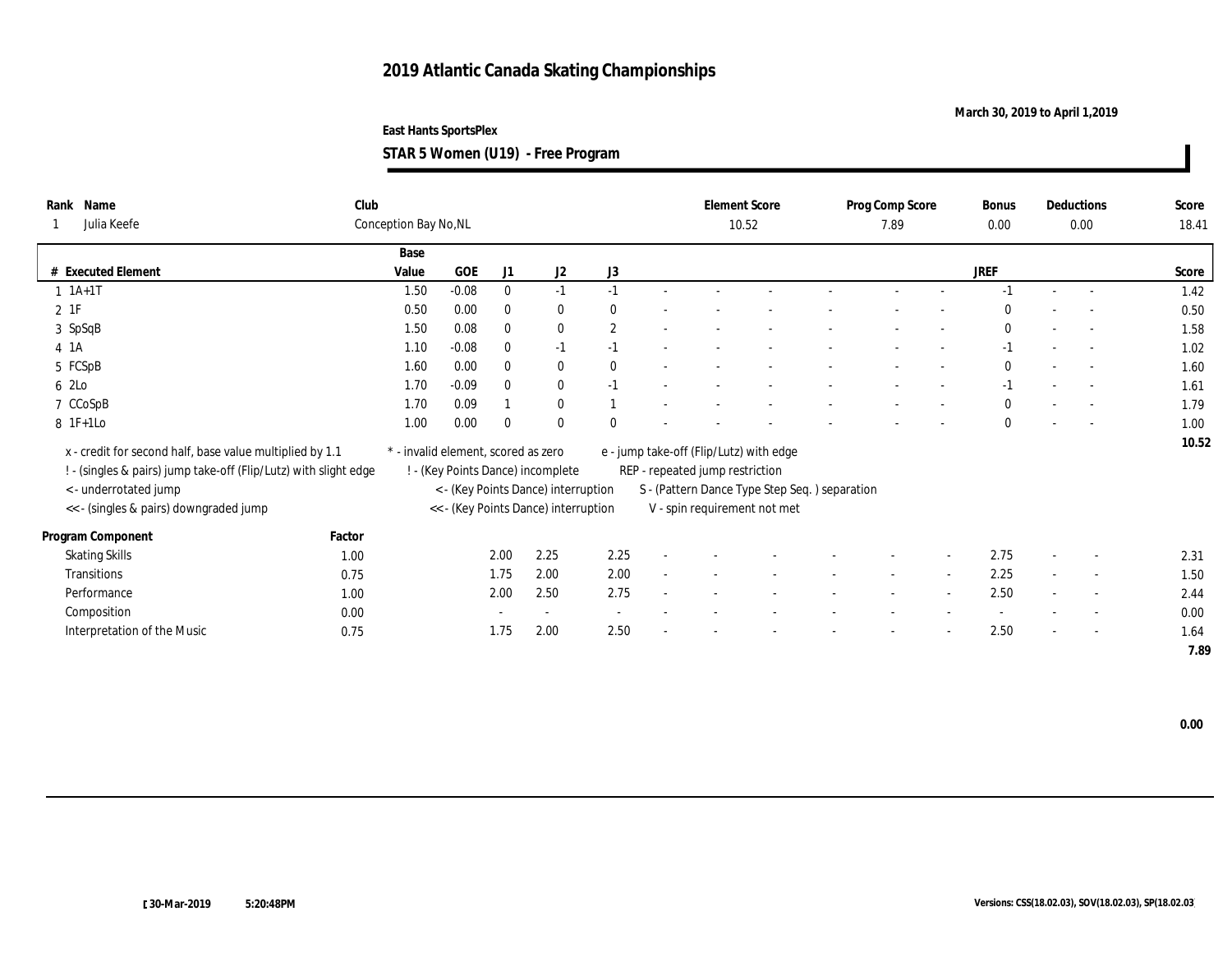**March 30, 2019 to April 1,2019**

**East Hants SportsPlex STAR 5 Women (U19) - Free Program**

| Name<br>Rank<br>Olivia Kinden<br>2                                                                                           | Club   | Silver Jets SC, NL                  |         |                |                                      |              |                                 | <b>Element Score</b><br>10.43                 | Prog Comp Score<br>7.81 | Bonus<br>0.00 |        | Deductions<br>0.00       | Score<br>18.24 |
|------------------------------------------------------------------------------------------------------------------------------|--------|-------------------------------------|---------|----------------|--------------------------------------|--------------|---------------------------------|-----------------------------------------------|-------------------------|---------------|--------|--------------------------|----------------|
|                                                                                                                              |        | Base                                |         |                |                                      |              |                                 |                                               |                         |               |        |                          |                |
| # Executed Element                                                                                                           |        | Value                               | GOE     | J <sub>1</sub> | J2                                   | J3           |                                 |                                               |                         | JREF          |        |                          | Score          |
| $1$ 1Lz+1Lo                                                                                                                  |        | 1.10                                | 0.05    |                | $\mathbf{0}$                         |              |                                 |                                               |                         |               |        |                          | 1.15           |
| 2 CCoSpB                                                                                                                     |        | 1.70                                | 0.09    | $\bf{0}$       |                                      |              |                                 |                                               |                         | $\Omega$      |        |                          | 1.79           |
| 3 1A                                                                                                                         |        | 1.10                                | 0.03    | $\bf{0}$       |                                      | $\bf{0}$     |                                 |                                               |                         | $\mathbf{0}$  | $\sim$ | $\sim$                   | 1.13           |
| 4 2S                                                                                                                         |        | 1.30                                | $-0.33$ | $-2$           | $-1$                                 | $-4$         |                                 |                                               |                         | $-3$          |        | $\sim$                   | 0.97           |
| 5 FCSpB                                                                                                                      |        | 1.60                                | $-0.04$ | $\mathbf{0}$   | $\mathbf{0}$                         | $\mathbf{0}$ |                                 |                                               |                         | $-1$          |        | $\sim$                   | 1.56           |
| $6$ 1A+1Lo                                                                                                                   |        | 1.60                                | 0.00    | $\bf{0}$       | $\bf{0}$                             | $\theta$     |                                 |                                               |                         | $\mathbf{0}$  |        | $\sim$                   | 1.60           |
| 7 SpSqB                                                                                                                      |        | 1.50                                | 0.08    | $\bf{0}$       | $\mathbf{0}$                         |              |                                 |                                               |                         |               |        | $\sim$                   | 1.58           |
| 8 2T                                                                                                                         |        | 1.30                                | $-0.65$ | $-5$           | $-5$                                 | $-5$         |                                 |                                               |                         | $-5$          |        | $\overline{a}$           | 0.65           |
| x - credit for second half, base value multiplied by 1.1<br>! - (singles & pairs) jump take-off (Flip/Lutz) with slight edge |        | * - invalid element, scored as zero |         |                | ! - (Key Points Dance) incomplete    |              | REP - repeated jump restriction | e - jump take-off (Flip/Lutz) with edge       |                         |               |        |                          | 10.43          |
| < - underrotated jump                                                                                                        |        |                                     |         |                | < - (Key Points Dance) interruption  |              |                                 | S - (Pattern Dance Type Step Seq.) separation |                         |               |        |                          |                |
| << - (singles & pairs) downgraded jump                                                                                       |        |                                     |         |                | << - (Key Points Dance) interruption |              |                                 | V - spin requirement not met                  |                         |               |        |                          |                |
| Program Component                                                                                                            | Factor |                                     |         |                |                                      |              |                                 |                                               |                         |               |        |                          |                |
| <b>Skating Skills</b>                                                                                                        | 1.00   |                                     |         | 2.00           | 2.25                                 | 2.50         |                                 |                                               |                         | 3.00          |        | $\overline{\phantom{a}}$ | 2.44           |
| Transitions                                                                                                                  | 0.75   |                                     |         | 1.75           | 2.00                                 | 2.50         |                                 |                                               |                         | 2.50          |        | $\overline{\phantom{a}}$ | 1.64           |
| Performance                                                                                                                  | 1.00   |                                     |         | 1.75           | 1.75                                 | 2.50         |                                 |                                               |                         | 2.50          |        | $\overline{\phantom{a}}$ | 2.13           |
| Composition                                                                                                                  | 0.00   |                                     |         |                | $\overline{\phantom{a}}$             |              |                                 |                                               |                         |               |        | $\overline{\phantom{a}}$ | 0.00           |
| Interpretation of the Music                                                                                                  | 0.75   |                                     |         | 1.75           | 1.75                                 | 2.25         |                                 |                                               |                         | 2.75          |        | $\overline{\phantom{a}}$ | 1.60           |
|                                                                                                                              |        |                                     |         |                |                                      |              |                                 |                                               |                         |               |        |                          | 7.81           |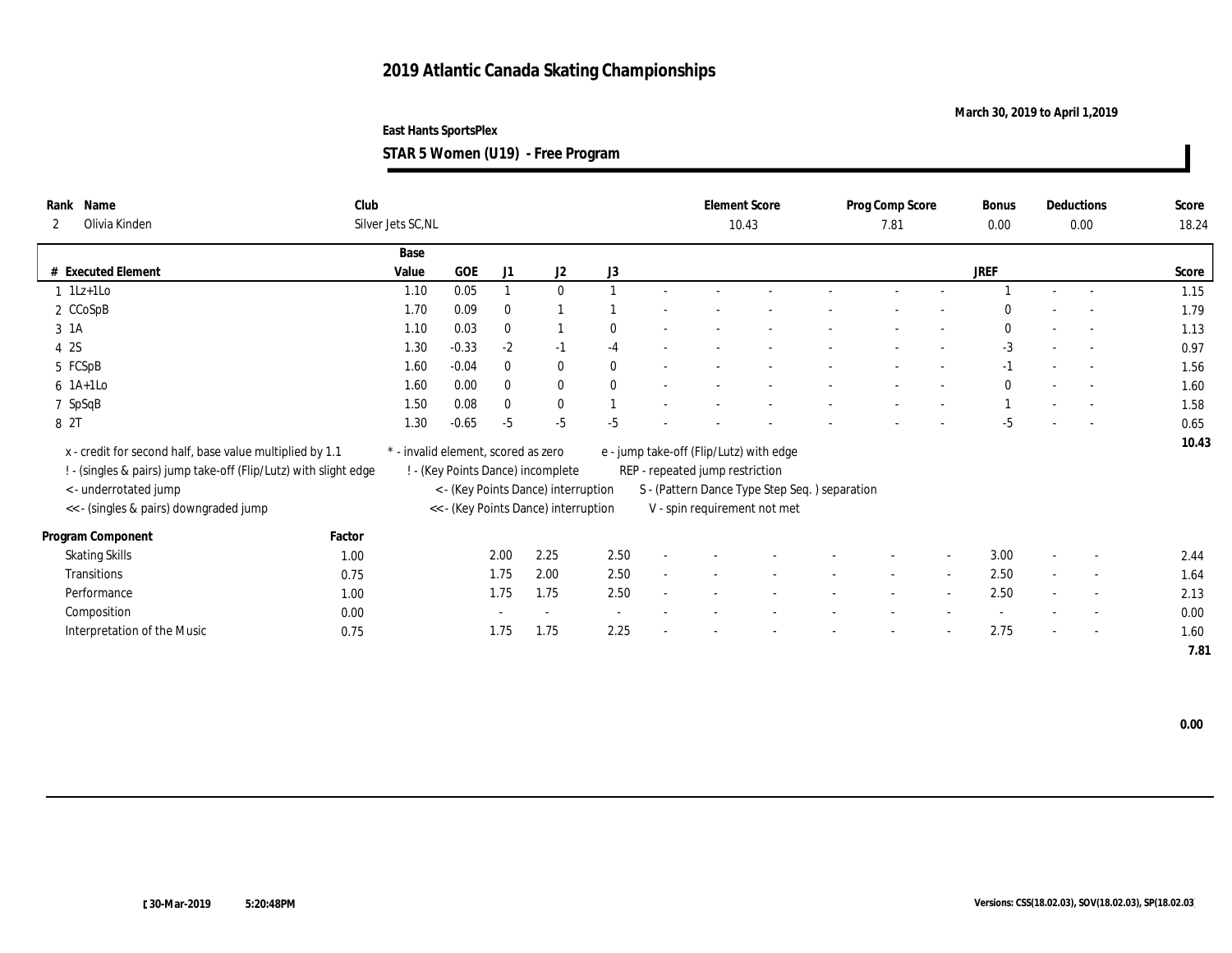**March 30, 2019 to April 1,2019**

**STAR 5 Women (U19) - Free Program**

| Rank<br>3 | Name<br>Ashlyn Bourgeois                                         | Club   | Riverview (NB) FS, NB               |         |              |                                      |              |                                 | <b>Element Score</b><br>10.34                 | Prog Comp Score<br>6.85 |                          | Bonus<br>0.00 |                          | Deductions<br>0.00       | Score<br>17.19 |
|-----------|------------------------------------------------------------------|--------|-------------------------------------|---------|--------------|--------------------------------------|--------------|---------------------------------|-----------------------------------------------|-------------------------|--------------------------|---------------|--------------------------|--------------------------|----------------|
|           |                                                                  |        |                                     |         |              |                                      |              |                                 |                                               |                         |                          |               |                          |                          |                |
|           |                                                                  |        | Base                                |         |              |                                      |              |                                 |                                               |                         |                          |               |                          |                          |                |
|           | # Executed Element                                               |        | Value                               | GOE     | J1           | J <sub>2</sub>                       | J3           |                                 |                                               |                         |                          | JREF          |                          |                          | Score          |
| $1$ 1Lz   |                                                                  |        | 0.60                                | 0.00    | $\bf{0}$     | $\mathbf{0}$                         | $\bf{0}$     |                                 |                                               |                         | $\sim$                   | $\theta$      | $\sim$                   | $\sim$                   | 0.60           |
| $2 \; 1A$ |                                                                  |        | 1.10                                | 0.03    | $\bf{0}$     | $\bf{0}$                             | $\mathbf{0}$ |                                 |                                               |                         |                          |               |                          |                          | 1.13           |
|           | 3 CCoSpB                                                         |        | 1.70                                | 0.04    | $\mathbf{0}$ |                                      | $\theta$     |                                 |                                               |                         |                          | $\mathbf{0}$  | $\sim$                   | $\overline{a}$           | 1.74           |
|           | $4$ 1F+1Lo                                                       |        | 1.00                                | 0.00    | $\bf{0}$     | $\bf{0}$                             | $\bf{0}$     |                                 |                                               |                         |                          | $\Omega$      |                          | $\sim$                   | 1.00           |
|           | 5 SpSqB                                                          |        | 1.50                                | 0.11    |              |                                      | $\theta$     |                                 |                                               |                         | $\overline{\phantom{a}}$ |               | $\sim$                   | $\overline{\phantom{a}}$ | 1.61           |
|           | $6 1A+1T$                                                        |        | 1.50                                | 0.00    | $\bf{0}$     | $\bf{0}$                             | $\mathbf{0}$ |                                 |                                               |                         |                          | $\bf{0}$      |                          | $\sim$                   | 1.50           |
| 7 2S      |                                                                  |        | 1.30                                | $-0.07$ | $\mathbf{0}$ | $-1$                                 | $-1$         |                                 |                                               |                         | $\overline{\phantom{0}}$ | $\mathbf{0}$  | $\overline{\phantom{a}}$ | $\sim$                   | 1.23           |
|           | 8 FSSpB                                                          |        | 1.70                                | $-0.17$ | $\bf{0}$     | $-1$                                 | $-2$         |                                 |                                               |                         |                          | $-1$          |                          |                          | 1.53           |
|           |                                                                  |        |                                     |         |              |                                      |              |                                 |                                               |                         |                          |               |                          |                          | 10.34          |
|           | x - credit for second half, base value multiplied by 1.1         |        | * - invalid element, scored as zero |         |              |                                      |              |                                 | e - jump take-off (Flip/Lutz) with edge       |                         |                          |               |                          |                          |                |
|           | ! - (singles & pairs) jump take-off (Flip/Lutz) with slight edge |        |                                     |         |              | ! - (Key Points Dance) incomplete    |              | REP - repeated jump restriction |                                               |                         |                          |               |                          |                          |                |
|           | < - underrotated jump                                            |        |                                     |         |              | < - (Key Points Dance) interruption  |              |                                 | S - (Pattern Dance Type Step Seq.) separation |                         |                          |               |                          |                          |                |
|           | << - (singles & pairs) downgraded jump                           |        |                                     |         |              | << - (Key Points Dance) interruption |              |                                 | V - spin requirement not met                  |                         |                          |               |                          |                          |                |
|           | Program Component                                                | Factor |                                     |         |              |                                      |              |                                 |                                               |                         |                          |               |                          |                          |                |
|           | <b>Skating Skills</b>                                            | 1.00   |                                     |         | 1.75         | 1.50                                 | 2.00         |                                 |                                               |                         |                          | 2.75          |                          | $\overline{\phantom{a}}$ | 2.00           |
|           | Transitions                                                      | 0.75   |                                     |         | 1.50         | 1.75                                 | 1.75         |                                 |                                               |                         |                          | 2.50          |                          | $\sim$                   | 1.41           |
|           | Performance                                                      | 1.00   |                                     |         | 1.50         | 1.50                                 | 2.50         |                                 |                                               |                         |                          | 2.25          |                          | $\overline{\phantom{a}}$ | 1.94           |
|           | Composition                                                      | 0.00   |                                     |         |              | $\sim$                               |              |                                 |                                               |                         |                          |               |                          | $\overline{\phantom{a}}$ | 0.00           |
|           | Interpretation of the Music                                      | 0.75   |                                     |         | 1.75         | 1.50                                 | 2.25         |                                 |                                               |                         |                          | 2.50          |                          | $\sim$                   | 1.50           |
|           |                                                                  |        |                                     |         |              |                                      |              |                                 |                                               |                         |                          |               |                          |                          | 6.85           |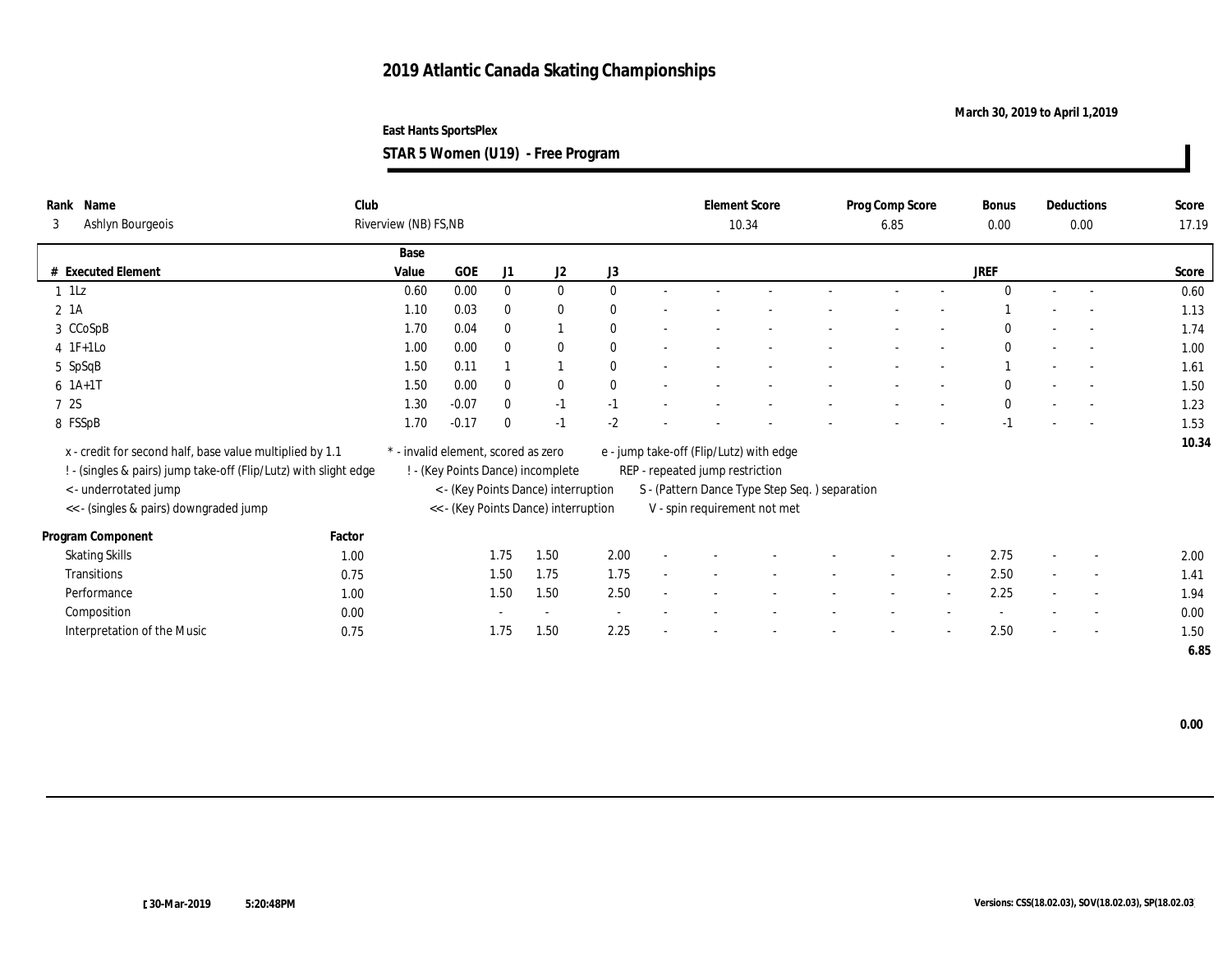**March 30, 2019 to April 1,2019**

**STAR 5 Women (U19) - Free Program**

|            | Rank Name                                                        | Club   |                                     |         |              |                                      |              |                                 | <b>Element Score</b>                          | Prog Comp Score | Bonus        |        | <b>Deductions</b>        | Score |
|------------|------------------------------------------------------------------|--------|-------------------------------------|---------|--------------|--------------------------------------|--------------|---------------------------------|-----------------------------------------------|-----------------|--------------|--------|--------------------------|-------|
|            | Nina Thurber                                                     |        | Sackville (NS) SC, NS               |         |              |                                      |              |                                 | 9.40                                          | 7.00            | 0.00         |        | 0.00                     | 16.40 |
|            |                                                                  |        | Base                                |         |              |                                      |              |                                 |                                               |                 |              |        |                          |       |
|            | # Executed Element                                               |        | Value                               | GOE     | J1           | J2                                   | J3           |                                 |                                               |                 | <b>JREF</b>  |        |                          | Score |
|            | $1$ 1A+1Lo                                                       |        | 1.60                                | 0.06    |              | $\mathbf{0}$                         |              |                                 |                                               |                 | $\theta$     | $\sim$ | $\sim$                   | 1.66  |
|            | $2$ SpSqB                                                        |        | 1.50                                | 0.04    | $\bf{0}$     | $\bf{0}$                             |              |                                 |                                               |                 | $\Omega$     |        | $\overline{a}$           | 1.54  |
|            | 3 FCSpB                                                          |        | 1.60                                | $-0.16$ | $\mathbf{0}$ | $\bf{0}$                             | $-4$         |                                 |                                               |                 | $\mathbf{0}$ |        | $\sim$                   | 1.44  |
|            | $4$ 1Lz+1Lo                                                      |        | 1.10                                | $-0.02$ | $\mathbf{0}$ | $\bf{0}$                             | $-1$         |                                 |                                               |                 | $\bf{0}$     |        | $\sim$                   | 1.08  |
| $5$ $2T <$ |                                                                  |        | 0.40                                | $-0.18$ | $-5$         | $-4$                                 | $-5$         |                                 |                                               |                 | $-4$         |        | $\sim$                   | 0.22  |
|            | 6 CCoSpB                                                         |        | 1.70                                | 0.09    | $\bf{0}$     |                                      | $\bf{0}$     |                                 |                                               |                 |              |        | $\overline{\phantom{a}}$ | 1.79  |
| 7 1A       |                                                                  |        | 1.10                                | 0.06    |              |                                      | $\mathbf{0}$ |                                 |                                               |                 | $\mathbf{0}$ |        | $\overline{a}$           | 1.16  |
| 8 1F       |                                                                  |        | 0.50                                | 0.01    | $\theta$     | $\theta$                             |              |                                 |                                               |                 | $\mathbf{0}$ |        | $\overline{\phantom{0}}$ | 0.51  |
|            | x - credit for second half, base value multiplied by 1.1         |        | * - invalid element, scored as zero |         |              |                                      |              |                                 | e - jump take-off (Flip/Lutz) with edge       |                 |              |        |                          | 9.40  |
|            |                                                                  |        |                                     |         |              |                                      |              |                                 |                                               |                 |              |        |                          |       |
|            | ! - (singles & pairs) jump take-off (Flip/Lutz) with slight edge |        |                                     |         |              | ! - (Key Points Dance) incomplete    |              | REP - repeated jump restriction |                                               |                 |              |        |                          |       |
|            | < - underrotated jump                                            |        |                                     |         |              | < - (Key Points Dance) interruption  |              |                                 | S - (Pattern Dance Type Step Seq.) separation |                 |              |        |                          |       |
|            | << - (singles & pairs) downgraded jump                           |        |                                     |         |              | << - (Key Points Dance) interruption |              |                                 | V - spin requirement not met                  |                 |              |        |                          |       |
|            | Program Component                                                | Factor |                                     |         |              |                                      |              |                                 |                                               |                 |              |        |                          |       |
|            | <b>Skating Skills</b>                                            | 1.00   |                                     |         | 2.00         | 2.00                                 | 2.00         |                                 |                                               |                 | 2.75         |        | $\overline{\phantom{a}}$ | 2.19  |
|            | Transitions                                                      | 0.75   |                                     |         | 1.50         | 1.75                                 | 1.50         |                                 |                                               |                 | 2.75         |        | $\sim$                   | 1.41  |
|            | Performance                                                      | 1.00   |                                     |         | 1.75         | 1.75                                 | 1.75         |                                 |                                               |                 | 2.50         |        | $\overline{\phantom{a}}$ | 1.94  |
|            | Composition                                                      | 0.00   |                                     |         |              | $\overline{\phantom{a}}$             |              |                                 |                                               |                 |              |        | $\overline{\phantom{a}}$ | 0.00  |
|            | Interpretation of the Music                                      | 0.75   |                                     |         | 1.75         | 2.00                                 | 1.50         |                                 |                                               |                 | 2.50         |        | $\overline{\phantom{a}}$ | 1.46  |
|            |                                                                  |        |                                     |         |              |                                      |              |                                 |                                               |                 |              |        |                          | 7.00  |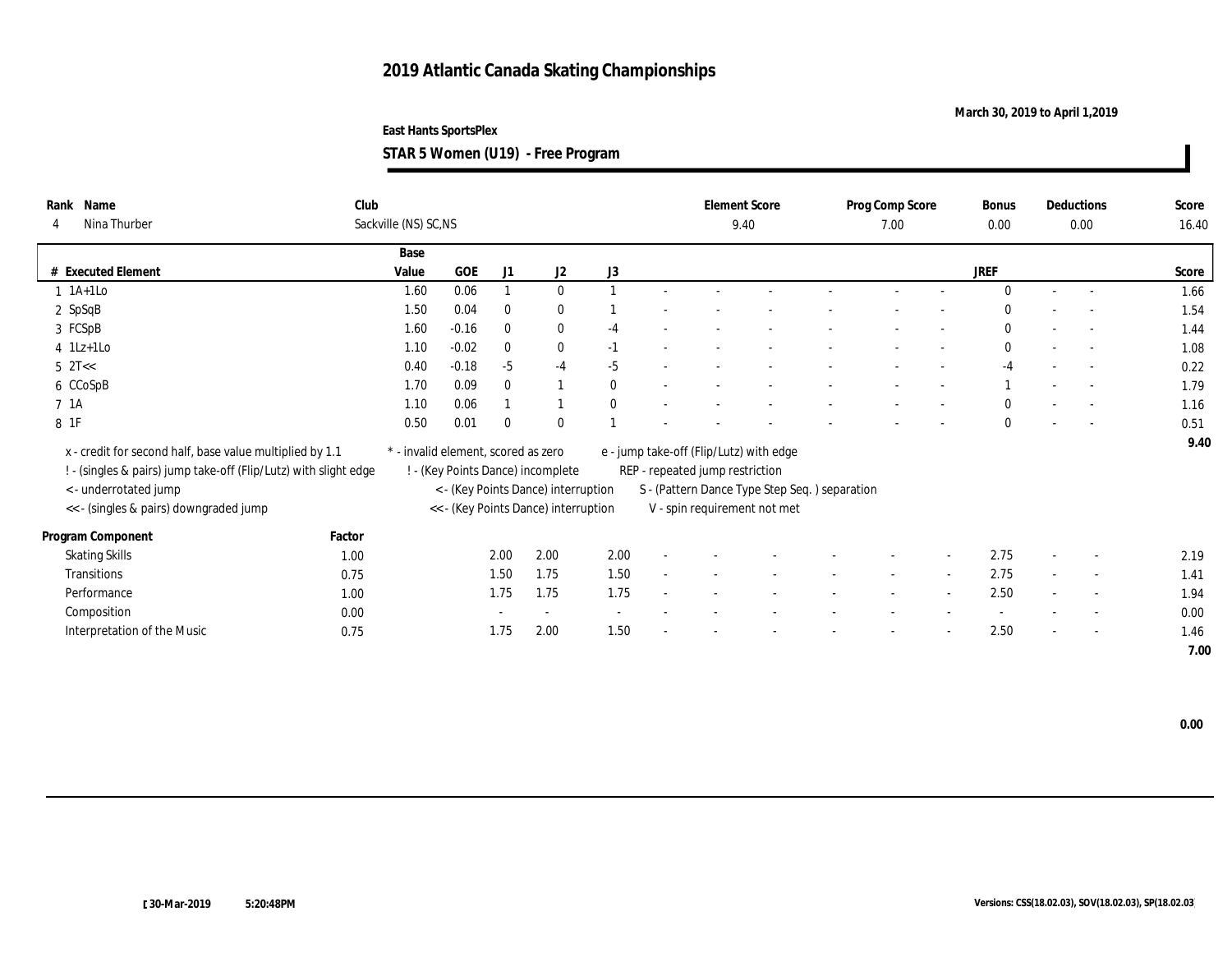**March 30, 2019 to April 1,2019**

**East Hants SportsPlex STAR 5 Women (U19) - Free Program**

| Rank Name<br>Kate MacGregor<br>5                                 | Club   | Capital City SC, NB                 |         |              |                                      |              |                                 | <b>Element Score</b><br>9.00                  | Prog Comp Score<br>7.31 | <b>Bonus</b><br>0.00 |                          | Deductions<br>0.00       | Score<br>16.31 |
|------------------------------------------------------------------|--------|-------------------------------------|---------|--------------|--------------------------------------|--------------|---------------------------------|-----------------------------------------------|-------------------------|----------------------|--------------------------|--------------------------|----------------|
|                                                                  |        | Base                                |         |              |                                      |              |                                 |                                               |                         |                      |                          |                          |                |
| # Executed Element                                               |        | Value                               | GOE     | J1           | J2                                   | J3           |                                 |                                               |                         | <b>JREF</b>          |                          |                          | Score          |
| $1 \t1A+1T$                                                      |        | 1.50                                | $-0.03$ | $\bf{0}$     | $\bf{0}$                             | $\mathbf{0}$ |                                 |                                               |                         |                      |                          |                          | 1.47           |
| 2 2S                                                             |        | 1.30                                | 0.03    | $\bf{0}$     | $\bf{0}$                             |              |                                 |                                               |                         | 0                    |                          |                          | 1.33           |
| 3 CoSpB (V)                                                      |        | 1.13                                | $-0.37$ | $-3$         | $-3$                                 | $-4$         |                                 |                                               |                         | $-3$                 |                          | $\overline{\phantom{a}}$ | 0.76           |
| $4$ 1F+1Lo                                                       |        | 1.00                                | 0.01    | $\mathbf{0}$ | $\bf{0}$                             |              |                                 |                                               |                         | $\bf{0}$             |                          |                          | 1.01           |
| $5 \text{ } 2 \text{Lo} <$                                       |        | 1.28                                | $-0.64$ | $-5$         | $-5$                                 | $-5$         |                                 |                                               |                         | $-5$                 |                          | $\overline{\phantom{a}}$ | 0.64           |
| 6 FCSpB                                                          |        | 1.60                                | $-0.20$ | $-1$         | $\bf{0}$                             | $-3$         |                                 |                                               |                         | $-1$                 |                          |                          | 1.40           |
| 7 SpSqB                                                          |        | 1.50                                | 0.04    | $\theta$     | $\bf{0}$                             |              |                                 |                                               |                         | $\bf{0}$             |                          |                          | 1.54           |
| 8 1A                                                             |        | 1.10                                | $-0.25$ | $-2$         | $-1$                                 | $-5$         |                                 |                                               |                         | $-1$                 |                          |                          | 0.85           |
| x - credit for second half, base value multiplied by 1.1         |        | * - invalid element, scored as zero |         |              |                                      |              |                                 | e - jump take-off (Flip/Lutz) with edge       |                         |                      |                          |                          | 9.00           |
| ! - (singles & pairs) jump take-off (Flip/Lutz) with slight edge |        |                                     |         |              | ! - (Key Points Dance) incomplete    |              | REP - repeated jump restriction |                                               |                         |                      |                          |                          |                |
| < - underrotated jump                                            |        |                                     |         |              | < - (Key Points Dance) interruption  |              |                                 | S - (Pattern Dance Type Step Seq.) separation |                         |                      |                          |                          |                |
|                                                                  |        |                                     |         |              |                                      |              |                                 |                                               |                         |                      |                          |                          |                |
| << - (singles & pairs) downgraded jump                           |        |                                     |         |              | << - (Key Points Dance) interruption |              |                                 | V - spin requirement not met                  |                         |                      |                          |                          |                |
| Program Component                                                | Factor |                                     |         |              |                                      |              |                                 |                                               |                         |                      |                          |                          |                |
| <b>Skating Skills</b>                                            | 1.00   |                                     |         | 1.75         | 1.75                                 | 2.75         |                                 |                                               |                         | 2.75                 |                          | $\overline{\phantom{a}}$ | 2.25           |
| Transitions                                                      | 0.75   |                                     |         | 1.50         | 1.75                                 | 2.00         |                                 |                                               |                         | 2.50                 |                          | $\sim$                   | 1.46           |
| Performance                                                      | 1.00   |                                     |         | 1.50         | 1.50                                 | 2.50         |                                 |                                               |                         | 2.50                 |                          | $\sim$                   | 2.00           |
| Composition                                                      | 0.00   |                                     |         |              | $\sim$                               | $\sim$       |                                 |                                               |                         |                      |                          |                          | 0.00           |
| Interpretation of the Music                                      | 0.75   |                                     |         | 1.75         | 1.75                                 | 2.25         |                                 |                                               |                         | 2.75                 | $\overline{\phantom{a}}$ | $\sim$                   | 1.60           |
|                                                                  |        |                                     |         |              |                                      |              |                                 |                                               |                         |                      |                          |                          | 7.31           |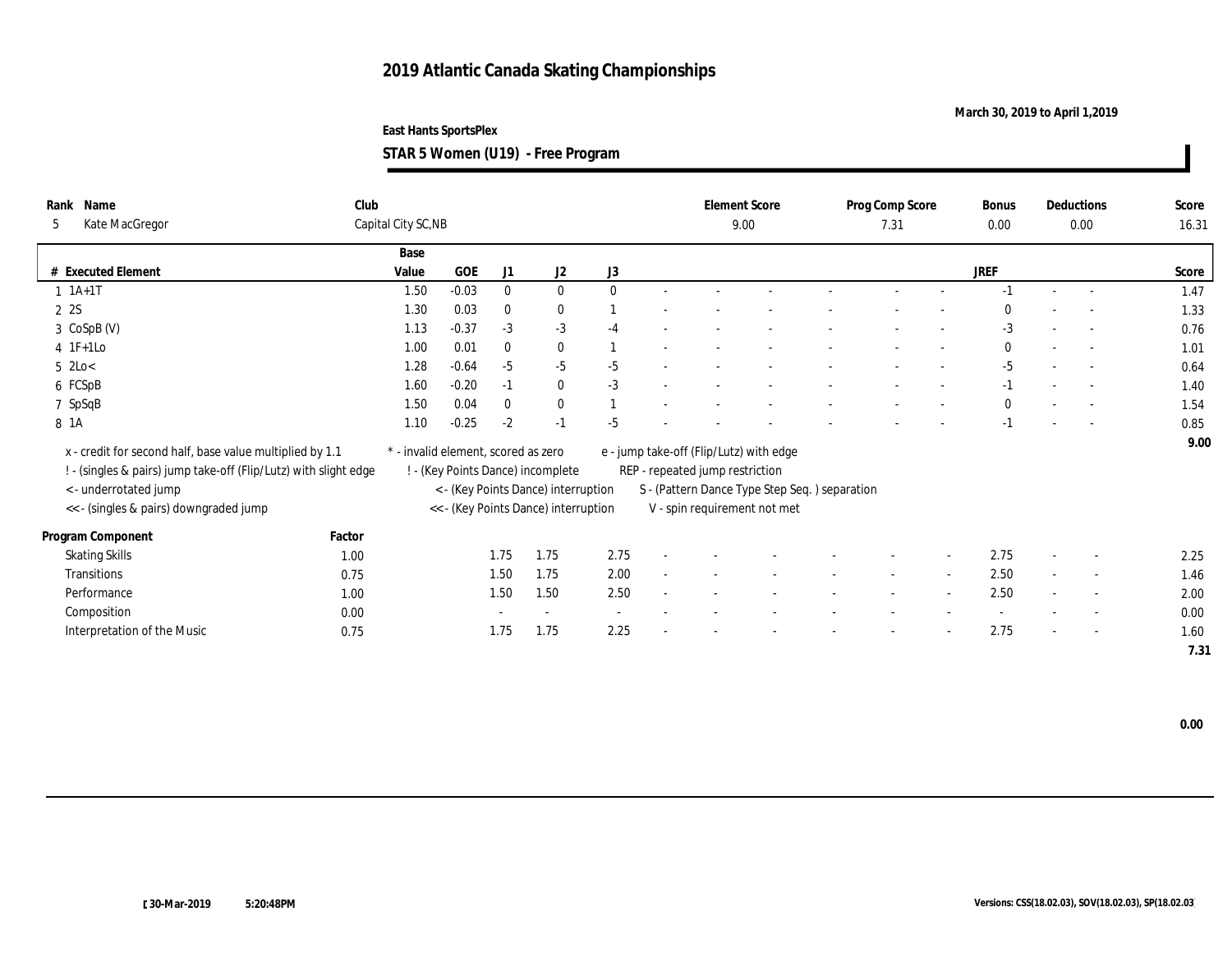**March 30, 2019 to April 1,2019**

| STAR 5 Women (U19) - Free Program |  |  |  |
|-----------------------------------|--|--|--|
|-----------------------------------|--|--|--|

| Name<br>Rank<br>Leah Greening<br>6                                                        | Club   | Silver Jets SC, NL                  |            |                          |                                                                          |                       |                                 | <b>Element Score</b><br>8.39                  | Prog Comp Score<br>7.89 |                          | Bonus<br>$0.00\,$ |        | Deductions<br>0.00       | Score<br>16.28 |
|-------------------------------------------------------------------------------------------|--------|-------------------------------------|------------|--------------------------|--------------------------------------------------------------------------|-----------------------|---------------------------------|-----------------------------------------------|-------------------------|--------------------------|-------------------|--------|--------------------------|----------------|
|                                                                                           |        | Base                                |            |                          |                                                                          |                       |                                 |                                               |                         |                          |                   |        |                          |                |
| # Executed Element                                                                        |        | Value                               | <b>GOE</b> | J1                       | J2                                                                       | J <sub>3</sub>        |                                 |                                               |                         |                          | <b>JREF</b>       |        |                          | Score          |
| $1$ $1$ Lz                                                                                |        | 0.60                                | 0.03       | $\bf{0}$                 |                                                                          | $\mathbf{0}$          |                                 |                                               |                         |                          |                   |        | $\sim$                   | 0.63           |
| 2 CCoSpB                                                                                  |        | 1.70                                | 0.17       |                          |                                                                          | $\mathbf{2}^{\prime}$ |                                 |                                               |                         |                          |                   |        |                          | 1.87           |
| 3 1A                                                                                      |        | 1.10                                | 0.08       |                          | $\bf{0}$                                                                 |                       |                                 |                                               |                         |                          |                   |        | $\sim$                   | 1.18           |
| 4 SpSqB                                                                                   |        | 1.50                                | 0.04       | $\bf{0}$                 | $\bf{0}$                                                                 |                       |                                 |                                               |                         |                          | $\theta$          |        | $\overline{\phantom{a}}$ | 1.54           |
| $5$ 1A+1Lo                                                                                |        | 1.60                                | 0.03       | $\bf{0}$                 | $\bf{0}$                                                                 | $\theta$              |                                 |                                               |                         | $\overline{\phantom{a}}$ |                   |        | $\overline{\phantom{a}}$ | 1.63           |
| $6 IF+1T$                                                                                 |        | 0.90                                | 0.00       | $\bf{0}$                 | $\bf{0}$                                                                 | $\mathbf{0}$          |                                 |                                               |                         |                          | $\Omega$          |        | $\overline{\phantom{a}}$ | 0.90           |
| 7 FCSp                                                                                    |        | 0.00                                |            | $\overline{\phantom{a}}$ | $\sim$                                                                   |                       |                                 |                                               |                         |                          |                   |        | $\overline{\phantom{a}}$ | 0.00           |
| 8 2Lo<                                                                                    |        | 1.28                                | $-0.64$    | $-5$                     | $-5$                                                                     | $-5$                  |                                 |                                               |                         |                          | $-5$              |        | $\overline{a}$           | 0.64           |
| x - credit for second half, base value multiplied by 1.1                                  |        | * - invalid element, scored as zero |            |                          |                                                                          |                       |                                 | e - jump take-off (Flip/Lutz) with edge       |                         |                          |                   |        |                          | 8.39           |
| ! - (singles & pairs) jump take-off (Flip/Lutz) with slight edge<br>< - underrotated jump |        |                                     |            |                          | ! - (Key Points Dance) incomplete<br>< - (Key Points Dance) interruption |                       | REP - repeated jump restriction | S - (Pattern Dance Type Step Seq.) separation |                         |                          |                   |        |                          |                |
|                                                                                           |        |                                     |            |                          | << - (Key Points Dance) interruption                                     |                       |                                 |                                               |                         |                          |                   |        |                          |                |
| << - (singles & pairs) downgraded jump                                                    |        |                                     |            |                          |                                                                          |                       |                                 | V - spin requirement not met                  |                         |                          |                   |        |                          |                |
| Program Component                                                                         | Factor |                                     |            |                          |                                                                          |                       |                                 |                                               |                         |                          |                   |        |                          |                |
| <b>Skating Skills</b>                                                                     | 1.00   |                                     |            | 2.00                     | 2.50                                                                     | 2.75                  |                                 |                                               |                         |                          | 2.75              |        | $\overline{\phantom{a}}$ | 2.50           |
| Transitions                                                                               | 0.75   |                                     |            | 1.75                     | 2.25                                                                     | 2.00                  |                                 |                                               |                         |                          | 2.50              | $\sim$ | $\overline{\phantom{a}}$ | 1.60           |
| Performance                                                                               | 1.00   |                                     |            | 1.75                     | 1.75                                                                     | 2.75                  |                                 |                                               |                         | $\overline{\phantom{a}}$ | 2.50              |        | $\overline{\phantom{a}}$ | 2.19           |
| Composition                                                                               | 0.00   |                                     |            |                          | $\sim$                                                                   | $\sim$                |                                 |                                               |                         |                          |                   |        | $\overline{\phantom{a}}$ | 0.00           |
| Interpretation of the Music                                                               | 0.75   |                                     |            | 1.50                     | 2.00                                                                     | 2.25                  |                                 |                                               |                         | $\overline{\phantom{a}}$ | 2.75              |        | $\overline{\phantom{a}}$ | 1.60           |
|                                                                                           |        |                                     |            |                          |                                                                          |                       |                                 |                                               |                         |                          |                   |        |                          | 7.89           |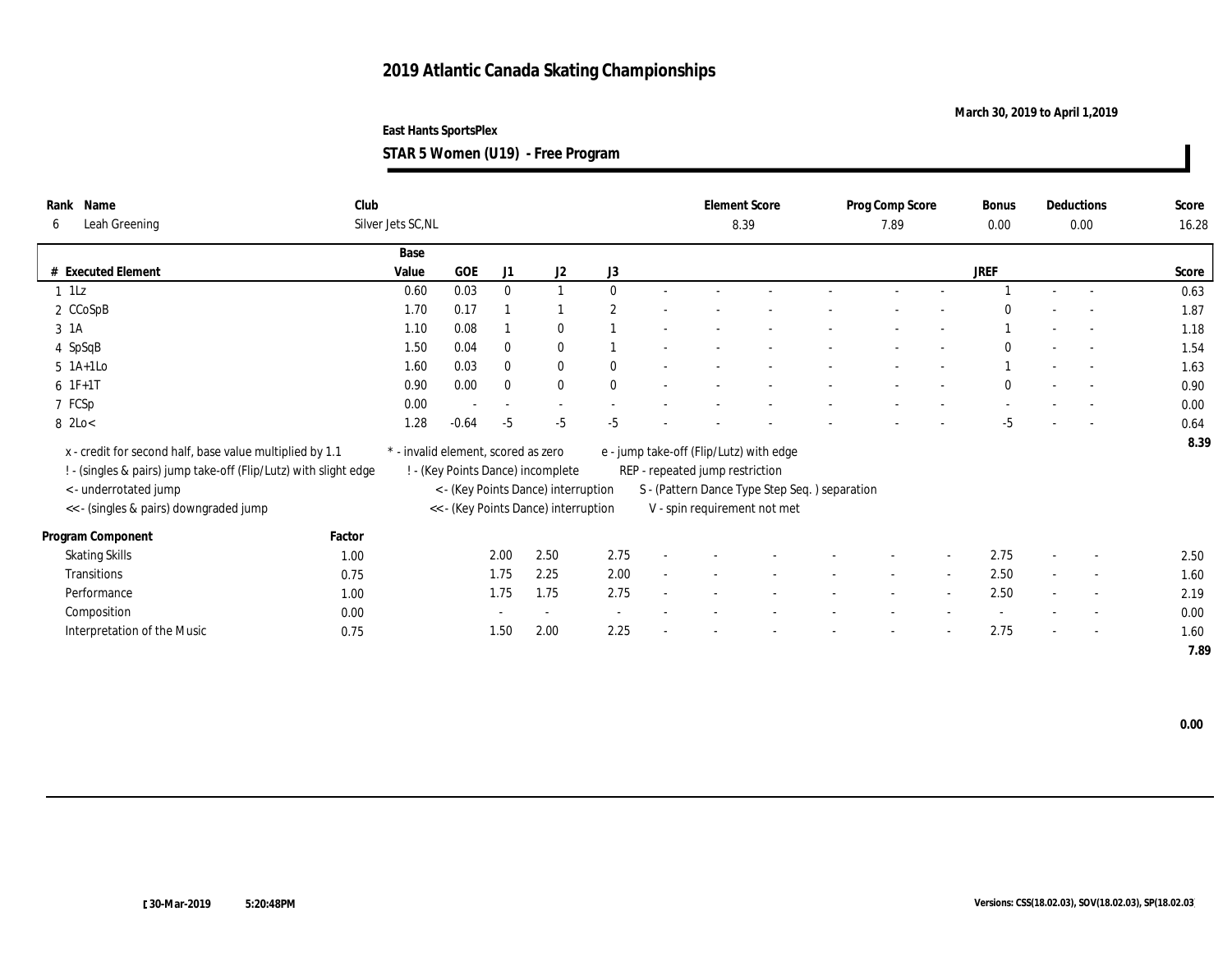### **March 30, 2019 to April 1,2019**

**East Hants SportsPlex**

**STAR 5 Women (U19) - Free Program**

| Rank Name<br>Katelyn Taber                                       | Club   | Sussex FSC, NB                      |         |              |                                      |                |                                 | <b>Element Score</b><br>8.49                  | Prog Comp Score<br>7.35 |                          | Bonus<br>$0.00\,$ |        | Deductions<br>0.00       | Score<br>15.84 |
|------------------------------------------------------------------|--------|-------------------------------------|---------|--------------|--------------------------------------|----------------|---------------------------------|-----------------------------------------------|-------------------------|--------------------------|-------------------|--------|--------------------------|----------------|
|                                                                  |        | Base                                |         |              |                                      |                |                                 |                                               |                         |                          |                   |        |                          |                |
| $\#$ Executed Element                                            |        | Value                               | GOE     | J1           | J2                                   | J3             |                                 |                                               |                         |                          | <b>JREF</b>       |        |                          | Score          |
| $1 \t1F$                                                         |        | 0.50                                | 0.03    | $\bf{0}$     |                                      |                |                                 |                                               |                         |                          | $\Omega$          |        | $\overline{a}$           | 0.53           |
| 2 SpSqB                                                          |        | 1.50                                | 0.23    |              |                                      | $\overline{2}$ |                                 |                                               |                         |                          |                   |        |                          | 1.73           |
| 3 2S                                                             |        | 1.30                                | $-0.36$ | $-4$         | $-2$                                 | $-1$           |                                 |                                               |                         |                          |                   |        | $\overline{\phantom{a}}$ | 0.94           |
| 4 SSpB                                                           |        | 1.10                                | 0.06    | $\bf{0}$     | $\bf{0}$                             |                |                                 |                                               |                         |                          |                   |        | $\overline{\phantom{a}}$ | 1.16           |
| $5$ 1A+COMBO+1T*                                                 |        | 1.10                                | $-0.52$ | $-5$         | $-5$                                 | $-4$           |                                 |                                               |                         |                          | $-5$              |        | $\overline{\phantom{a}}$ | 0.58           |
| $6$ 1Lz+1Lo                                                      |        | 1.10                                | 0.00    | $\mathbf{0}$ | $\bf{0}$                             | $\mathbf{0}$   |                                 |                                               |                         |                          | $\mathbf{0}$      |        |                          | 1.10           |
| 7 1A                                                             |        | 1.10                                | $-0.39$ | $-4$         | $-2$                                 | $-4$           |                                 |                                               |                         |                          | -4                |        | $\sim$                   | 0.71           |
| 8 CCoSpB                                                         |        | 1.70                                | 0.04    | $\bf{0}$     | $\mathbf{0}$                         |                |                                 |                                               |                         |                          | $\Omega$          |        |                          | 1.74           |
| x - credit for second half, base value multiplied by 1.1         |        | * - invalid element, scored as zero |         |              |                                      |                |                                 | e - jump take-off (Flip/Lutz) with edge       |                         |                          |                   |        |                          | 8.49           |
| ! - (singles & pairs) jump take-off (Flip/Lutz) with slight edge |        |                                     |         |              | ! - (Key Points Dance) incomplete    |                | REP - repeated jump restriction |                                               |                         |                          |                   |        |                          |                |
| <- underrotated jump                                             |        |                                     |         |              | < - (Key Points Dance) interruption  |                |                                 | S - (Pattern Dance Type Step Seq.) separation |                         |                          |                   |        |                          |                |
| << - (singles & pairs) downgraded jump                           |        |                                     |         |              | << - (Key Points Dance) interruption |                |                                 | V - spin requirement not met                  |                         |                          |                   |        |                          |                |
|                                                                  |        |                                     |         |              |                                      |                |                                 |                                               |                         |                          |                   |        |                          |                |
| Program Component                                                | Factor |                                     |         |              |                                      |                |                                 |                                               |                         |                          |                   |        |                          |                |
| Skating Skills                                                   | 1.00   |                                     |         | 1.75         | 1.75                                 | 2.75           |                                 |                                               |                         |                          | 3.00              |        | $\overline{\phantom{a}}$ | 2.31           |
| Transitions                                                      | 0.75   |                                     |         | 1.50         | 1.50                                 | 2.25           |                                 |                                               |                         |                          | 2.50              | $\sim$ | $\overline{\phantom{a}}$ | 1.46           |
| Performance                                                      | 1.00   |                                     |         | 1.50         | 1.50                                 | 2.50           |                                 |                                               |                         | $\overline{\phantom{a}}$ | 2.25              |        | $\overline{\phantom{a}}$ | 1.94           |
| Composition                                                      | 0.00   |                                     |         |              | $\sim$                               | $\sim$         |                                 |                                               |                         |                          |                   |        | $\overline{\phantom{a}}$ | 0.00           |
| Interpretation of the Music                                      | 0.75   |                                     |         | 1.75         | 1.75                                 | 2.50           |                                 |                                               |                         | $\overline{\phantom{a}}$ | 2.75              |        | $\overline{\phantom{a}}$ | 1.64           |
|                                                                  |        |                                     |         |              |                                      |                |                                 |                                               |                         |                          |                   |        |                          | 7.35           |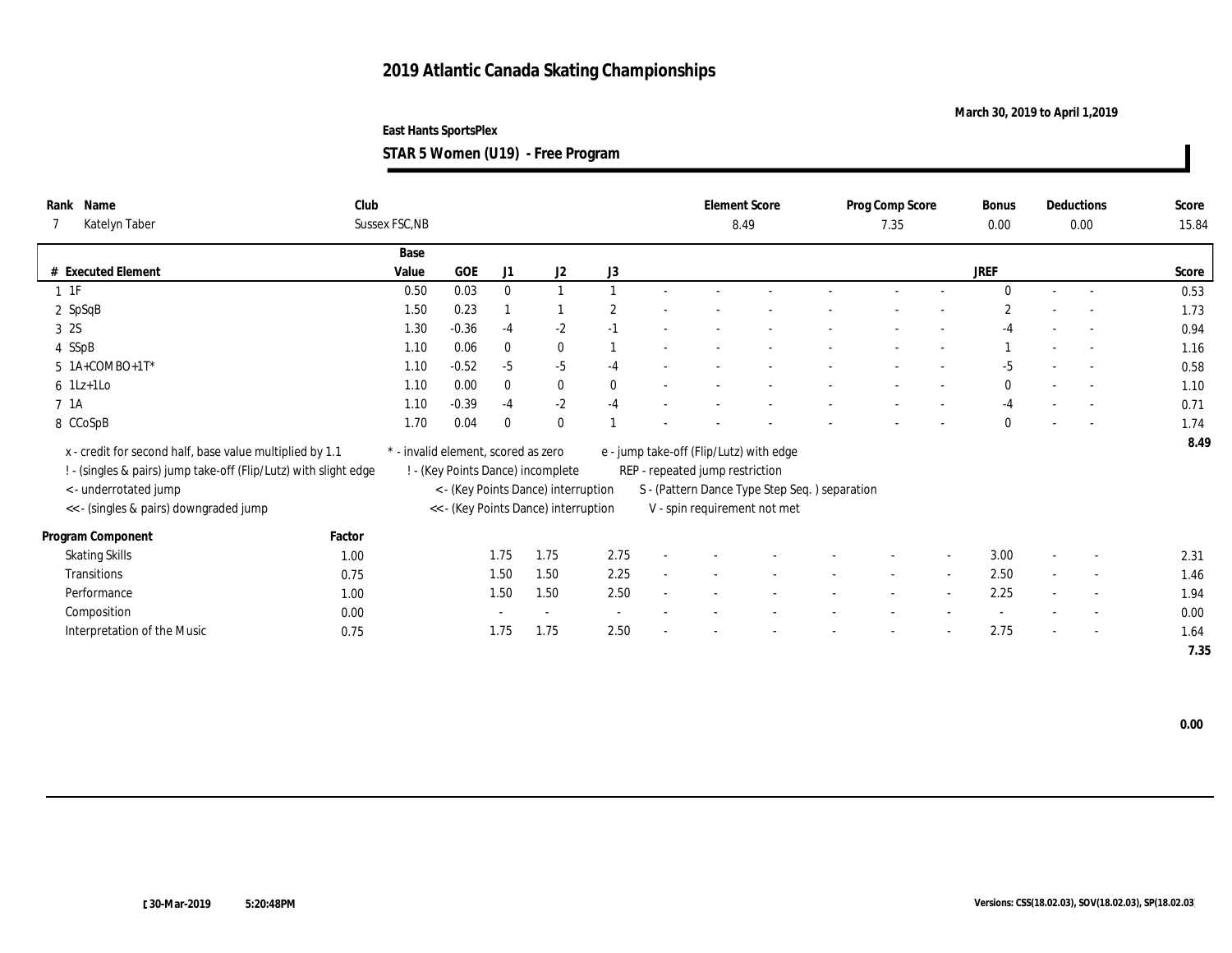**March 30, 2019 to April 1,2019**

**STAR 5 Women (U19) - Free Program**

| Rank Name<br>Julia Strack<br>8                                   | Club   | Quispamsis FSC, NB                  |            |              |                                      |              |                                 | <b>Element Score</b><br>9.50                  | Prog Comp Score<br>6.03 |                          | <b>Bonus</b><br>0.00 | Deductions<br>$0.00\,$   | Score<br>15.53 |
|------------------------------------------------------------------|--------|-------------------------------------|------------|--------------|--------------------------------------|--------------|---------------------------------|-----------------------------------------------|-------------------------|--------------------------|----------------------|--------------------------|----------------|
|                                                                  |        |                                     |            |              |                                      |              |                                 |                                               |                         |                          |                      |                          |                |
| # Executed Element                                               |        | Base<br>Value                       | <b>GOE</b> | J1           | J2                                   | J3           |                                 |                                               |                         |                          | <b>JREF</b>          |                          | Score          |
|                                                                  |        | 1.70                                | 0.00       | $\mathbf{0}$ | $\bf{0}$                             | $\theta$     |                                 |                                               |                         |                          | $\Omega$             |                          |                |
| CCoSpB                                                           |        |                                     |            |              |                                      |              |                                 |                                               |                         |                          |                      | $\sim$                   | 1.70           |
| $2 1A+1T$                                                        |        | 1.50                                | 0.00       | $\mathbf{0}$ | $\bf{0}$                             | $\mathbf{0}$ |                                 |                                               |                         |                          | $\Omega$             | $\sim$                   | 1.50           |
| $3$ 1Lz+1Lo                                                      |        | 1.10                                | 0.02       | $\mathbf{0}$ | $\bf{0}$                             | $\theta$     |                                 |                                               |                         |                          |                      | $\sim$                   | 1.12           |
| $4 \; 1A$                                                        |        | 1.10                                | $-0.03$    | $\bf{0}$     | $\bf{0}$                             | $-1$         |                                 |                                               |                         |                          | $\Omega$             | $\sim$                   | 1.07           |
| 5 2S                                                             |        | 1.30                                | $-0.20$    | $-1$         | $-2$                                 | $-2$         |                                 |                                               |                         |                          | $-1$                 | $\sim$                   | 1.10           |
| 6 CSpB                                                           |        | 1.10                                | $-0.14$    | $\mathbf{0}$ | $-1$                                 | $-3$         |                                 |                                               |                         |                          | -1                   | $\sim$                   | 0.96           |
| 72T<                                                             |        | 0.98                                | $-0.47$    | $-5$         | $-4$                                 | $-5$         |                                 |                                               |                         | $\overline{\phantom{a}}$ | $-5$                 | $\overline{a}$           | 0.51           |
| 8 SpSqB                                                          |        | 1.50                                | 0.04       | $\bf{0}$     | $\bf{0}$                             |              |                                 |                                               |                         |                          | $\Omega$             | $\overline{a}$           | 1.54           |
|                                                                  |        |                                     |            |              |                                      |              |                                 |                                               |                         |                          |                      |                          | 9.50           |
| x - credit for second half, base value multiplied by 1.1         |        | * - invalid element, scored as zero |            |              |                                      |              |                                 | e - jump take-off (Flip/Lutz) with edge       |                         |                          |                      |                          |                |
| ! - (singles & pairs) jump take-off (Flip/Lutz) with slight edge |        |                                     |            |              | ! - (Key Points Dance) incomplete    |              | REP - repeated jump restriction |                                               |                         |                          |                      |                          |                |
| < - underrotated jump                                            |        |                                     |            |              | < - (Key Points Dance) interruption  |              |                                 | S - (Pattern Dance Type Step Seq.) separation |                         |                          |                      |                          |                |
| << - (singles & pairs) downgraded jump                           |        |                                     |            |              | << - (Key Points Dance) interruption |              |                                 | V - spin requirement not met                  |                         |                          |                      |                          |                |
| Program Component                                                | Factor |                                     |            |              |                                      |              |                                 |                                               |                         |                          |                      |                          |                |
| <b>Skating Skills</b>                                            | 1.00   |                                     |            | 1.75         | 1.25                                 | 1.50         |                                 |                                               |                         |                          | 2.25                 | $\overline{\phantom{a}}$ | 1.69           |
| Transitions                                                      | 0.75   |                                     |            | 1.50         | 1.50                                 | 1.50         |                                 |                                               |                         |                          | 2.50                 | $\sim$                   | 1.31           |
| Performance                                                      | 1.00   |                                     |            | 1.50         | 1.75                                 | 1.75         |                                 |                                               |                         |                          | 2.25                 | $\overline{\phantom{a}}$ | 1.81           |
| Composition                                                      | 0.00   |                                     |            |              |                                      |              |                                 |                                               |                         |                          |                      | $\overline{\phantom{a}}$ | 0.00           |
|                                                                  |        |                                     |            |              |                                      | 1.75         |                                 |                                               |                         |                          | 2.00                 |                          |                |
| Interpretation of the Music                                      | 0.75   |                                     |            | 1.25         | 1.50                                 |              |                                 |                                               |                         |                          |                      | $\overline{\phantom{a}}$ | 1.22           |
|                                                                  |        |                                     |            |              |                                      |              |                                 |                                               |                         |                          |                      |                          | 6.03           |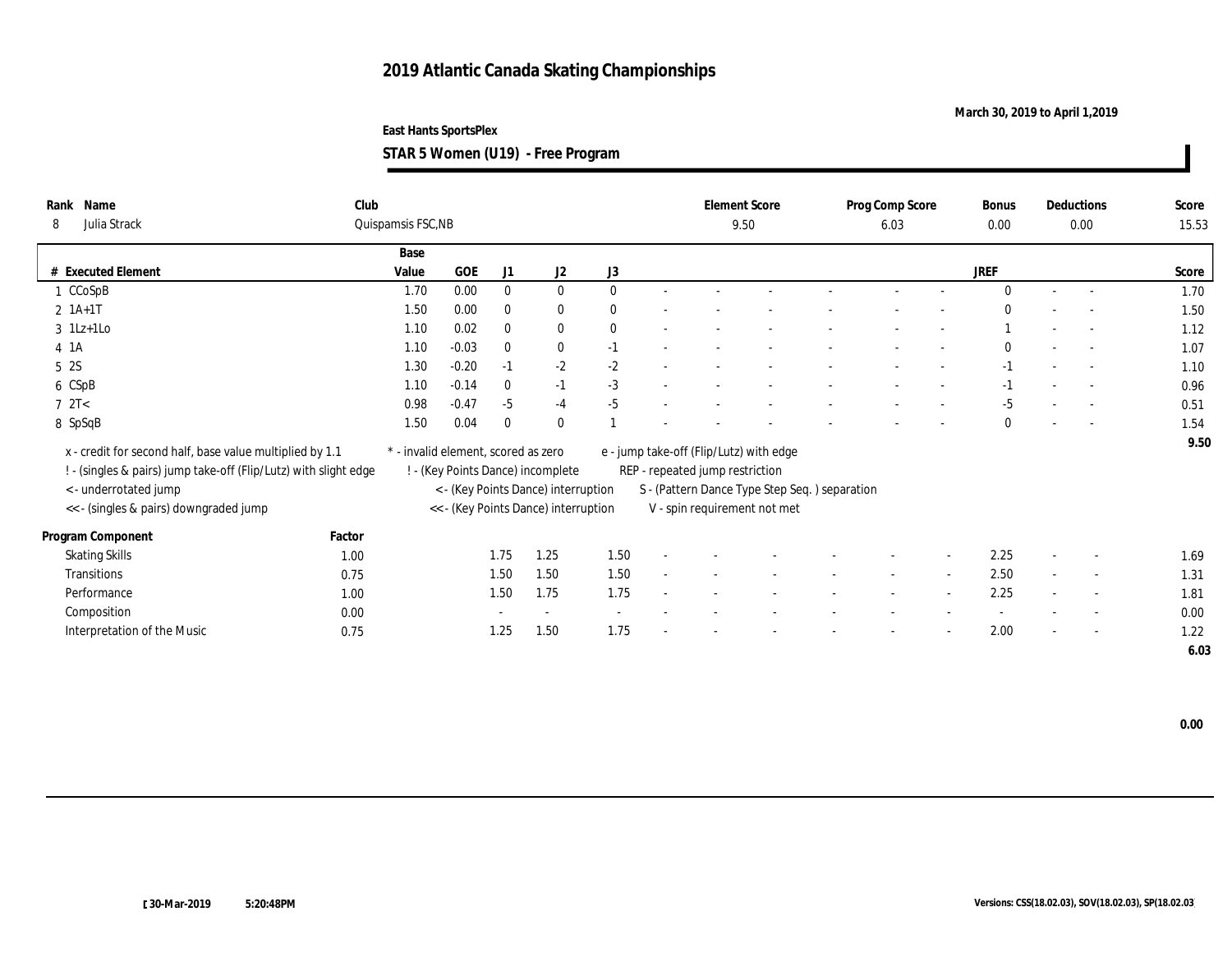### **March 30, 2019 to April 1,2019**

**STAR 5 Women (U19) - Free Program**

| Rank Name                                                        | Club   |                                     |            |              |                                      |      |                                 | <b>Element Score</b>                          | Prog Comp Score |                          | <b>Bonus</b> |        | Deductions               | Score |
|------------------------------------------------------------------|--------|-------------------------------------|------------|--------------|--------------------------------------|------|---------------------------------|-----------------------------------------------|-----------------|--------------------------|--------------|--------|--------------------------|-------|
| Claire Taylor<br>9                                               |        | CBS Skating Club, NL                |            |              |                                      |      |                                 | 7.63                                          | 7.49            |                          | 0.00         |        | $0.00\,$                 | 15.12 |
|                                                                  |        | Base                                |            |              |                                      |      |                                 |                                               |                 |                          |              |        |                          |       |
| # Executed Element                                               |        | Value                               | <b>GOE</b> | J1           | J2                                   | J3   |                                 |                                               |                 |                          | <b>JREF</b>  |        |                          | Score |
| $1 \t1F+1Lo$                                                     |        | 1.00                                | 0.01       | $\mathbf{0}$ | $\mathbf{0}$                         |      |                                 |                                               |                 |                          | $\Omega$     | $\sim$ | $\sim$                   | 1.01  |
| $2$ $1Lz$                                                        |        | 0.60                                | $-0.06$    | $\mathbf{0}$ | $-1$                                 | $-3$ |                                 |                                               |                 |                          | $\Omega$     |        |                          | 0.54  |
| 3 1A                                                             |        | 1.10                                | $-0.44$    | $-4$         | $-4$                                 | $-4$ |                                 |                                               |                 |                          | $-4$         |        | $\sim$                   | 0.66  |
| 4 FSSpB (V)                                                      |        | 1.28                                | $-0.38$    | $-2$         | $-3$                                 | $-4$ |                                 |                                               |                 |                          | $-3$         |        | $\sim$                   | 0.90  |
| $5$ 1A+1Lo                                                       |        | 1.60                                | $-0.14$    | $-1$         | $-2$                                 | $-2$ |                                 |                                               |                 |                          | $\mathbf{0}$ |        | $\sim$                   | 1.46  |
| $6 \, 25 <$                                                      |        | 0.40                                | $-0.18$    | $-5$         | $-4$                                 | $-5$ |                                 |                                               |                 |                          | $-4$         |        | $\sim$                   | 0.22  |
| 7 CCoSpB                                                         |        | 1.70                                | $-0.17$    | $\mathbf{0}$ |                                      | $-3$ |                                 |                                               |                 | $\overline{\phantom{a}}$ | $-2$         |        | $\overline{a}$           | 1.53  |
| 8 SpSqB                                                          |        | 1.50                                | $-0.19$    | $-1$         | $\bf{0}$                             | $-4$ |                                 |                                               |                 |                          | $\Omega$     |        | $\overline{a}$           | 1.31  |
| x - credit for second half, base value multiplied by 1.1         |        | * - invalid element, scored as zero |            |              |                                      |      |                                 | e - jump take-off (Flip/Lutz) with edge       |                 |                          |              |        |                          | 7.63  |
| ! - (singles & pairs) jump take-off (Flip/Lutz) with slight edge |        |                                     |            |              | ! - (Key Points Dance) incomplete    |      | REP - repeated jump restriction |                                               |                 |                          |              |        |                          |       |
| < - underrotated jump                                            |        |                                     |            |              | < - (Key Points Dance) interruption  |      |                                 | S - (Pattern Dance Type Step Seq.) separation |                 |                          |              |        |                          |       |
| << - (singles & pairs) downgraded jump                           |        |                                     |            |              | << - (Key Points Dance) interruption |      |                                 | V - spin requirement not met                  |                 |                          |              |        |                          |       |
|                                                                  |        |                                     |            |              |                                      |      |                                 |                                               |                 |                          |              |        |                          |       |
| Program Component                                                | Factor |                                     |            |              |                                      |      |                                 |                                               |                 |                          |              |        |                          |       |
| <b>Skating Skills</b>                                            | 1.00   |                                     |            | 1.50         | 2.00                                 | 2.00 |                                 |                                               |                 |                          | 3.00         |        | $\overline{\phantom{a}}$ | 2.13  |
| Transitions                                                      | 0.75   |                                     |            | 1.50         | 2.00                                 | 1.75 |                                 |                                               |                 |                          | 2.25         |        | $\sim$                   | 1.41  |
| Performance                                                      | 1.00   |                                     |            | 1.75         | 2.50                                 | 2.25 |                                 |                                               |                 |                          | 2.75         |        | $\overline{\phantom{a}}$ | 2.31  |
| Composition                                                      | 0.00   |                                     |            |              | $\sim$                               |      |                                 |                                               |                 |                          |              |        | $\overline{\phantom{a}}$ | 0.00  |
| Interpretation of the Music                                      | 0.75   |                                     |            | 1.75         | 2.25                                 | 2.25 |                                 |                                               |                 |                          | 2.50         |        | $\overline{\phantom{a}}$ | 1.64  |
|                                                                  |        |                                     |            |              |                                      |      |                                 |                                               |                 |                          |              |        |                          | 7.49  |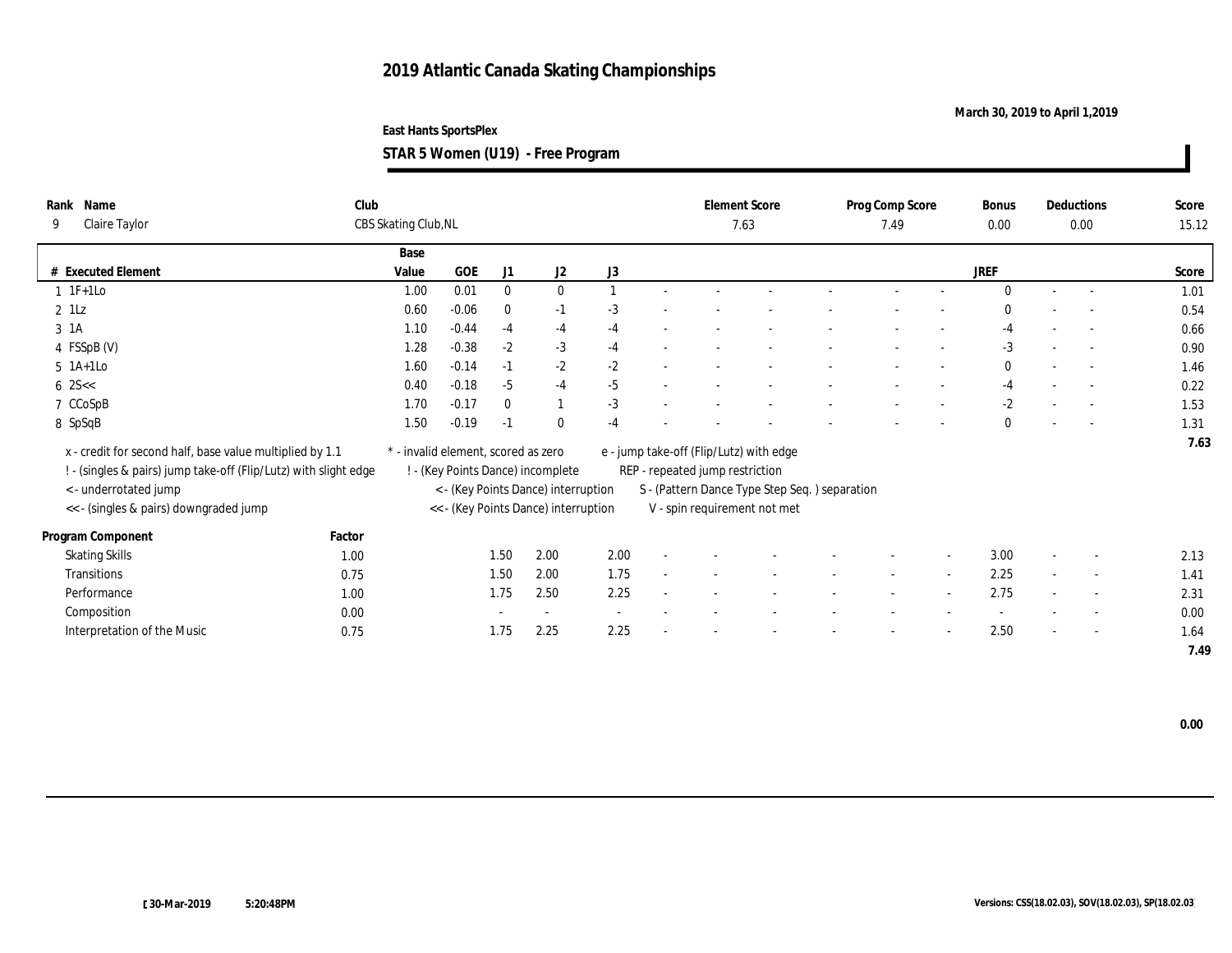### **March 30, 2019 to April 1,2019**

**East Hants SportsPlex STAR 5 Women (U19) - Free Program**

| Name<br>Rank<br>Sarah Murray<br>10                                                                                                                                                              | Club   | Sparkling Blades, NL                |            |                |                                                                                                                  |              |                                 | <b>Element Score</b><br>8.34                                                                                             | Prog Comp Score<br>6.76  |                          | <b>Bonus</b><br>0.00 |        | Deductions<br>0.00       | Score<br>15.10 |
|-------------------------------------------------------------------------------------------------------------------------------------------------------------------------------------------------|--------|-------------------------------------|------------|----------------|------------------------------------------------------------------------------------------------------------------|--------------|---------------------------------|--------------------------------------------------------------------------------------------------------------------------|--------------------------|--------------------------|----------------------|--------|--------------------------|----------------|
|                                                                                                                                                                                                 |        | Base                                |            |                |                                                                                                                  |              |                                 |                                                                                                                          |                          |                          |                      |        |                          |                |
| # Executed Element                                                                                                                                                                              |        | Value                               | <b>GOE</b> | J <sub>1</sub> | J2                                                                                                               | J3           |                                 |                                                                                                                          |                          |                          | <b>JREF</b>          |        |                          | Score          |
| CCoSpB                                                                                                                                                                                          |        | 1.70                                | 0.21       | $\bf{0}$       | $\mathbf{2}$                                                                                                     |              |                                 |                                                                                                                          |                          |                          | $\overline{2}$       | $\sim$ | $\overline{a}$           | 1.91           |
| 2 $1A+1Lo<<$                                                                                                                                                                                    |        | 1.10                                | $-0.39$    | $-2$           | $-4$                                                                                                             | $-4$         |                                 |                                                                                                                          |                          |                          | -4                   |        |                          | 0.71           |
| $3$ 2S $<<$                                                                                                                                                                                     |        | 0.40                                | $-0.20$    | $-5$           | $-5$                                                                                                             | $-5$         |                                 |                                                                                                                          |                          |                          | $-5$                 |        | $\overline{\phantom{a}}$ | 0.20           |
| 4 1A                                                                                                                                                                                            |        | 1.10                                | 0.00       | $\bf{0}$       | $\bf{0}$                                                                                                         | $\mathbf{0}$ |                                 |                                                                                                                          |                          |                          | $\Omega$             |        | $\sim$                   | 1.10           |
| 5 FCSpB                                                                                                                                                                                         |        | 1.60                                | $-0.08$    | $\bf{0}$       | $\bf{0}$                                                                                                         | $-3$         |                                 |                                                                                                                          |                          |                          |                      |        | $\sim$                   | 1.52           |
| $6 \t1Lz+1T$                                                                                                                                                                                    |        | 1.00                                | $-0.14$    | $-2$           | $-1$                                                                                                             | $-4$         |                                 |                                                                                                                          |                          |                          | $-2$                 |        |                          | 0.86           |
| 7 SpSqB                                                                                                                                                                                         |        | 1.50                                | 0.04       | $\bf{0}$       | $\bf{0}$                                                                                                         |              |                                 |                                                                                                                          |                          |                          | $\mathbf{0}$         |        | $\sim$                   | 1.54           |
| 8 1F                                                                                                                                                                                            |        | 0.50                                | 0.00       | $\bf{0}$       | $\bf{0}$                                                                                                         | $\mathbf{0}$ |                                 |                                                                                                                          |                          |                          | $\mathbf{0}$         |        |                          | 0.50           |
| x - credit for second half, base value multiplied by 1.1<br>! - (singles & pairs) jump take-off (Flip/Lutz) with slight edge<br>< - underrotated jump<br><< - (singles & pairs) downgraded jump |        | * - invalid element, scored as zero |            |                | ! - (Key Points Dance) incomplete<br>< - (Key Points Dance) interruption<br><< - (Key Points Dance) interruption |              | REP - repeated jump restriction | e - jump take-off (Flip/Lutz) with edge<br>S - (Pattern Dance Type Step Seq.) separation<br>V - spin requirement not met |                          |                          |                      |        |                          | 8.34           |
| Program Component                                                                                                                                                                               | Factor |                                     |            |                |                                                                                                                  |              |                                 |                                                                                                                          |                          |                          |                      |        |                          |                |
| <b>Skating Skills</b>                                                                                                                                                                           | 1.00   |                                     |            | 1.75           | 1.75                                                                                                             | 2.00         |                                 |                                                                                                                          |                          |                          | 2.50                 |        | $\overline{\phantom{a}}$ | 2.00           |
| Transitions                                                                                                                                                                                     | 0.75   |                                     |            | 1.50           | 1.50                                                                                                             | 1.25         |                                 |                                                                                                                          | $\overline{\phantom{a}}$ | $\overline{\phantom{a}}$ | 2.50                 | $\sim$ | $\sim$                   | 1.27           |
| Performance                                                                                                                                                                                     | 1.00   |                                     |            | 1.75           | 1.75                                                                                                             | 2.25         |                                 |                                                                                                                          |                          | $\sim$                   | 2.75                 |        | $\overline{\phantom{a}}$ | 2.13           |
| Composition                                                                                                                                                                                     | 0.00   |                                     |            |                | $\sim$                                                                                                           |              |                                 |                                                                                                                          |                          |                          |                      |        | $\overline{\phantom{a}}$ | 0.00           |
| Interpretation of the Music                                                                                                                                                                     | 0.75   |                                     |            | 1.75           | 1.50                                                                                                             | 1.75         |                                 |                                                                                                                          |                          | $\overline{\phantom{a}}$ | 2.25                 |        | $\overline{\phantom{a}}$ | 1.36           |
|                                                                                                                                                                                                 |        |                                     |            |                |                                                                                                                  |              |                                 |                                                                                                                          |                          |                          |                      |        |                          | 6.76           |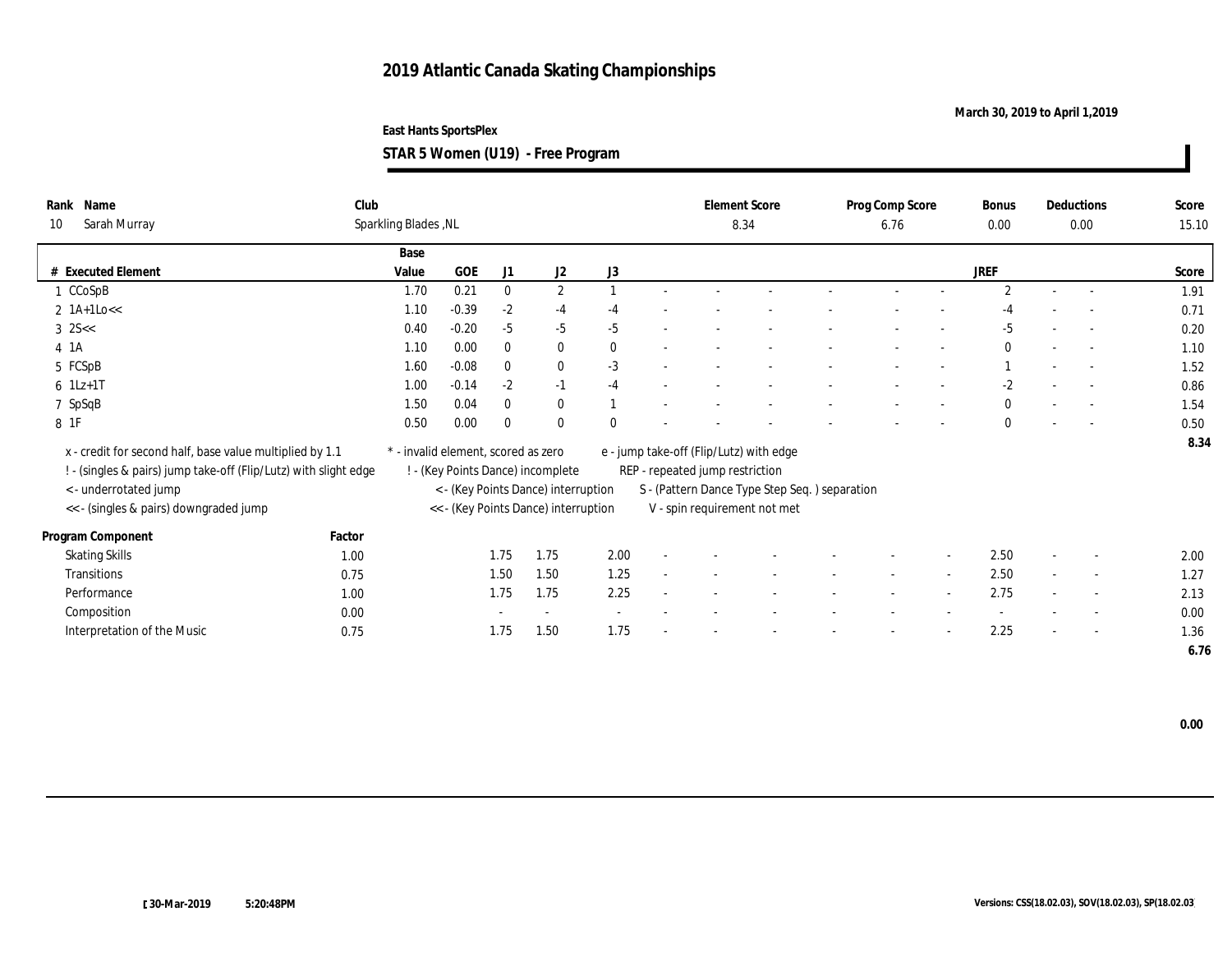### **March 30, 2019 to April 1,2019**

**STAR 5 Women (U19) - Free Program**

| Name<br>Rank                                                     | Club   |                                     |         |              |                                      |              |                                 | <b>Element Score</b>                          | Prog Comp Score | <b>Bonus</b> |                          | <b>Deductions</b>        | Score |
|------------------------------------------------------------------|--------|-------------------------------------|---------|--------------|--------------------------------------|--------------|---------------------------------|-----------------------------------------------|-----------------|--------------|--------------------------|--------------------------|-------|
| Isabel Campanaro<br>11                                           |        | Charlottetown FSC, PE               |         |              |                                      |              |                                 | 8.48                                          | 6.58            | 0.00         |                          | 0.00                     | 15.06 |
|                                                                  |        | Base                                |         |              |                                      |              |                                 |                                               |                 |              |                          |                          |       |
| # Executed Element                                               |        | Value                               | GOE     | J1           | J2                                   | J3           |                                 |                                               |                 | JREF         |                          |                          | Score |
| $1 \t1F$                                                         |        | 0.50                                | 0.03    | $\mathbf{0}$ | $\mathbf{1}$                         | $\mathbf{0}$ |                                 |                                               |                 |              |                          | $\sim$                   | 0.53  |
| $2 \; 1A+1T$                                                     |        | 1.50                                | $-0.03$ | $\mathbf{0}$ | $\bf{0}$                             | $-1$         |                                 |                                               |                 |              |                          |                          | 1.47  |
| 3 CCoSpB                                                         |        | 1.70                                | 0.04    | $\mathbf{0}$ | $\bf{0}$                             |              |                                 |                                               |                 | $\bf{0}$     |                          | $\sim$                   | 1.74  |
| 4 SpSqB                                                          |        | 1.50                                | $-0.04$ | $\theta$     | $\bf{0}$                             | $\mathbf{0}$ |                                 |                                               |                 | $-1$         |                          | $\sim$                   | 1.46  |
| $5$ $1\text{Lz}$                                                 |        | 0.60                                | $-0.02$ | $\mathbf{0}$ | $\bf{0}$                             | $-1$         |                                 |                                               |                 | $\mathbf{0}$ |                          | $\sim$                   | 0.58  |
| 6 1A                                                             |        | 1.10                                | $-0.08$ | $\theta$     | $-1$                                 | $-1$         |                                 |                                               |                 | $-1$         |                          | $\sim$                   | 1.02  |
| $7$ 1Lo+1Lo                                                      |        | 1.00                                | $-0.20$ | $-1$         | $-5$                                 | $-5$         |                                 |                                               |                 | $-5$         |                          |                          | 0.80  |
| 8 CSpB                                                           |        | 1.10                                | $-0.22$ | $\Omega$     | $-2$                                 | $-4$         |                                 |                                               |                 | $-2$         |                          |                          | 0.88  |
| x - credit for second half, base value multiplied by 1.1         |        | * - invalid element, scored as zero |         |              |                                      |              |                                 | e - jump take-off (Flip/Lutz) with edge       |                 |              |                          |                          | 8.48  |
|                                                                  |        |                                     |         |              |                                      |              |                                 |                                               |                 |              |                          |                          |       |
| ! - (singles & pairs) jump take-off (Flip/Lutz) with slight edge |        |                                     |         |              | ! - (Key Points Dance) incomplete    |              | REP - repeated jump restriction |                                               |                 |              |                          |                          |       |
| < - underrotated jump                                            |        |                                     |         |              | < - (Key Points Dance) interruption  |              |                                 | S - (Pattern Dance Type Step Seq.) separation |                 |              |                          |                          |       |
| << - (singles & pairs) downgraded jump                           |        |                                     |         |              | << - (Key Points Dance) interruption |              |                                 | V - spin requirement not met                  |                 |              |                          |                          |       |
| Program Component                                                | Factor |                                     |         |              |                                      |              |                                 |                                               |                 |              |                          |                          |       |
| <b>Skating Skills</b>                                            | 1.00   |                                     |         | 1.75         | 2.25                                 | 2.00         |                                 |                                               |                 | 2.25         |                          | $\overline{\phantom{a}}$ | 2.06  |
| Transitions                                                      | 0.75   |                                     |         | 1.50         | 1.75                                 | 1.25         |                                 |                                               |                 | 2.00         |                          | $\overline{\phantom{a}}$ | 1.22  |
| Performance                                                      | 1.00   |                                     |         | 1.75         | 2.00                                 | 2.00         |                                 |                                               |                 | 2.00         |                          | $\sim$                   | 1.94  |
| Composition                                                      | 0.00   |                                     |         |              | $\sim$                               |              |                                 |                                               |                 |              |                          | $\overline{\phantom{a}}$ | 0.00  |
| Interpretation of the Music                                      | 0.75   |                                     |         | 1.50         | 1.75                                 | 1.50         |                                 |                                               |                 | 2.50         | $\overline{\phantom{a}}$ | $\sim$                   | 1.36  |
|                                                                  |        |                                     |         |              |                                      |              |                                 |                                               |                 |              |                          |                          | 6.58  |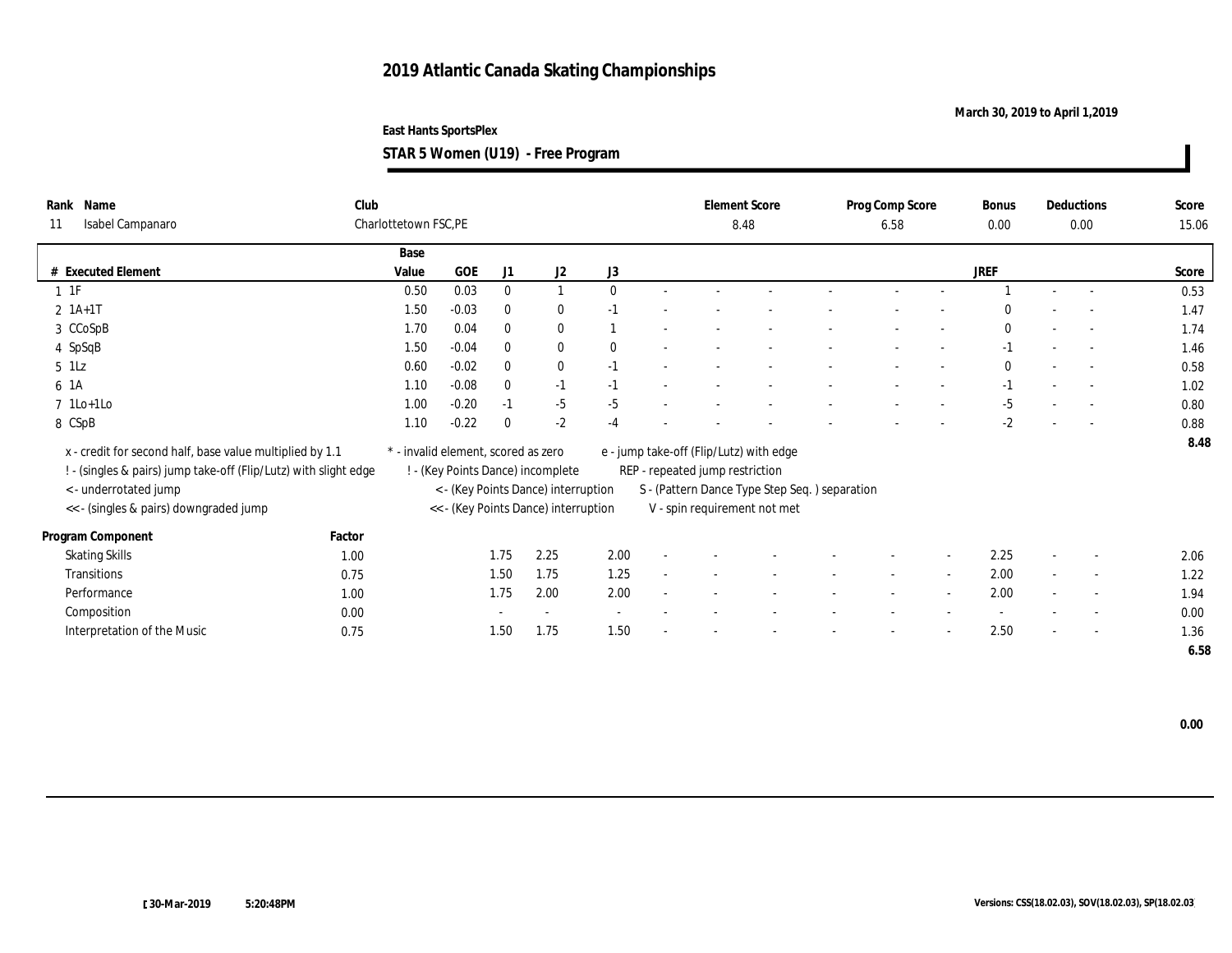### **March 30, 2019 to April 1,2019**

**STAR 5 Women (U19) - Free Program**

| Rank Name                                                        | Club   |                                     |         |                |                                      |                |                                 | <b>Element Score</b>                          | Prog Comp Score | <b>Bonus</b> | Deductions               | Score |
|------------------------------------------------------------------|--------|-------------------------------------|---------|----------------|--------------------------------------|----------------|---------------------------------|-----------------------------------------------|-----------------|--------------|--------------------------|-------|
| Kaylah Baker<br>12                                               |        | Greenwood Skating, NS               |         |                |                                      |                |                                 | 7.10                                          | 7.56            | 0.00         | $0.00\,$                 | 14.66 |
|                                                                  |        | Base                                |         |                |                                      |                |                                 |                                               |                 |              |                          |       |
| # Executed Element                                               |        | Value                               | GOE     | J1             | J2                                   | J3             |                                 |                                               |                 | <b>JREF</b>  |                          | Score |
| $1 \; 1A+1T$                                                     |        | 1.50                                | 0.19    | $\overline{2}$ | $\mathbf{2}$                         | $\overline{2}$ |                                 |                                               |                 |              | $\sim$                   | 1.69  |
| 2 SSpB                                                           |        | 1.10                                | 0.00    | $\mathbf{0}$   |                                      | $-1$           |                                 |                                               |                 |              |                          | 1.10  |
| 3 2S                                                             |        | 1.30                                | $-0.62$ | $-4$           | $-5$                                 | $-5$           |                                 |                                               |                 | $-5$         | $\sim$                   | 0.68  |
| $4$ 1Lz+1Lo                                                      |        | 1.10                                | 0.05    | $\mathbf{0}$   |                                      |                |                                 |                                               |                 |              | $\sim$                   | 1.15  |
| 5 SpSqB                                                          |        | 1.50                                | 0.19    |                |                                      | $\overline{2}$ |                                 |                                               |                 |              | $\sim$                   | 1.69  |
| $6 \text{ } 2T <$                                                |        | 0.40                                | $-0.19$ | $-5$           | $-4$                                 | $-5$           |                                 |                                               |                 | -5           | $\sim$                   | 0.21  |
| 7 1A                                                             |        | 1.10                                | $-0.52$ | $-4$           | $-5$                                 | $-5$           |                                 |                                               |                 | $-5$         | $\sim$                   | 0.58  |
| 8 CCoSp                                                          |        | 0.00                                |         |                |                                      |                |                                 |                                               |                 |              |                          | 0.00  |
| x - credit for second half, base value multiplied by 1.1         |        | * - invalid element, scored as zero |         |                |                                      |                |                                 | e - jump take-off (Flip/Lutz) with edge       |                 |              |                          | 7.10  |
| ! - (singles & pairs) jump take-off (Flip/Lutz) with slight edge |        |                                     |         |                | ! - (Key Points Dance) incomplete    |                | REP - repeated jump restriction |                                               |                 |              |                          |       |
| < - underrotated jump                                            |        |                                     |         |                | < - (Key Points Dance) interruption  |                |                                 | S - (Pattern Dance Type Step Seq.) separation |                 |              |                          |       |
| << - (singles & pairs) downgraded jump                           |        |                                     |         |                | << - (Key Points Dance) interruption |                |                                 | V - spin requirement not met                  |                 |              |                          |       |
|                                                                  |        |                                     |         |                |                                      |                |                                 |                                               |                 |              |                          |       |
| Program Component                                                | Factor |                                     |         |                |                                      |                |                                 |                                               |                 |              |                          |       |
| <b>Skating Skills</b>                                            | 1.00   |                                     |         | 2.25           | 2.25                                 | 2.75           |                                 |                                               |                 | 3.00         | $\overline{\phantom{a}}$ | 2.56  |
| Transitions                                                      | 0.75   |                                     |         | 1.75           | 2.00                                 | 2.00           |                                 |                                               |                 | 2.25         | $\sim$                   | 1.50  |
| Performance                                                      | 1.00   |                                     |         | 2.00           | 1.75                                 | 2.00           |                                 |                                               |                 | 2.25         | $\overline{\phantom{a}}$ | 2.00  |
| Composition                                                      | 0.00   |                                     |         |                | $\sim$                               |                |                                 |                                               |                 |              | $\overline{\phantom{a}}$ | 0.00  |
| Interpretation of the Music                                      | 0.75   |                                     |         | 1.75           | 1.75                                 | 2.25           |                                 |                                               |                 | 2.25         | $\overline{\phantom{a}}$ | 1.50  |
|                                                                  |        |                                     |         |                |                                      |                |                                 |                                               |                 |              |                          | 7.56  |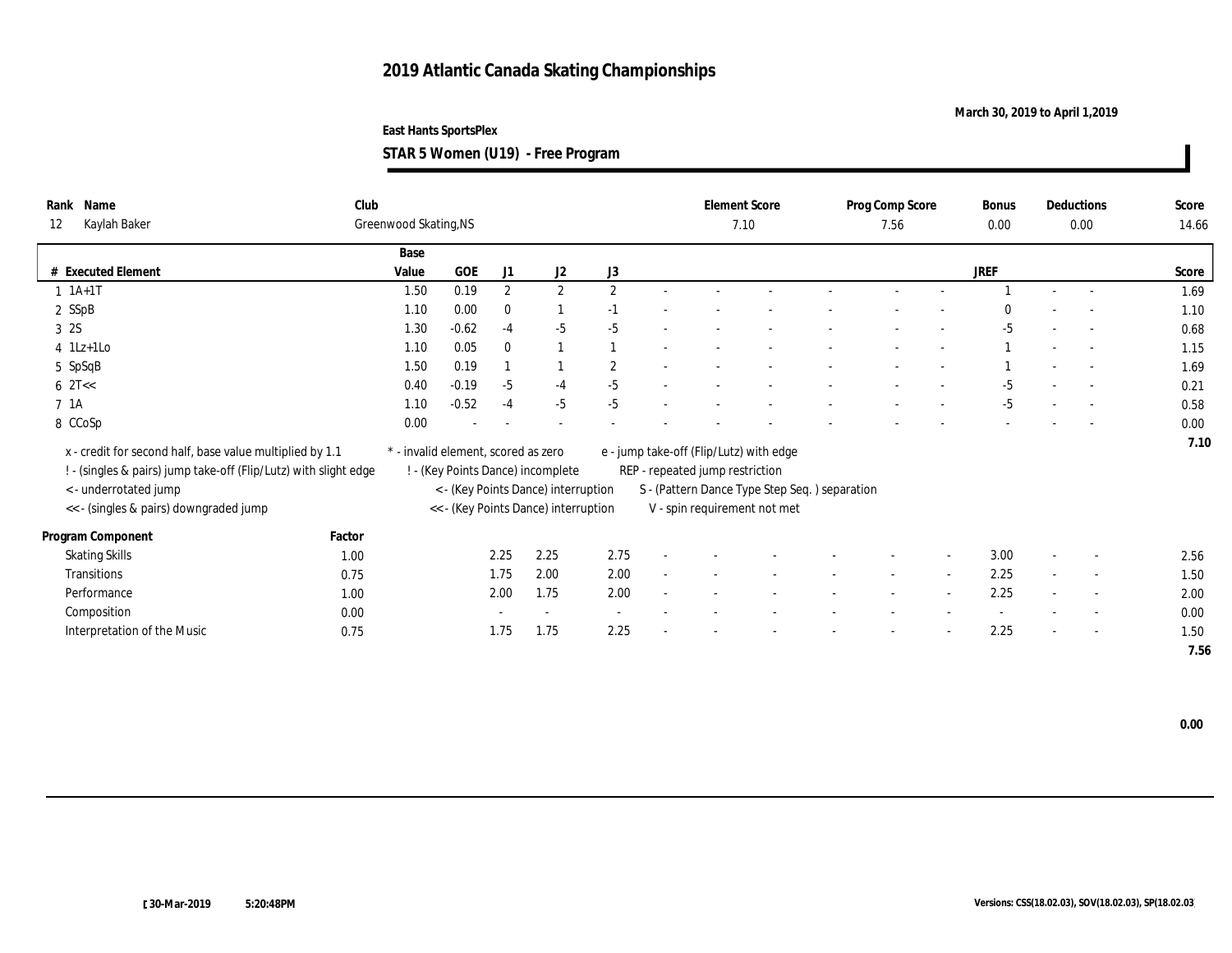### **March 30, 2019 to April 1,2019**

**STAR 5 Women (U19) - Free Program**

| Rank Name<br><b>Bailey Pitman</b><br>13                          | Club<br>Yarmouth SC,NS              |            |              |                                      |              | 8.41                            | <b>Element Score</b>                          | Prog Comp Score<br>6.25 |                          | <b>Bonus</b><br>0.00 |                          | Deductions<br>$0.00\,$   | Score<br>14.66 |
|------------------------------------------------------------------|-------------------------------------|------------|--------------|--------------------------------------|--------------|---------------------------------|-----------------------------------------------|-------------------------|--------------------------|----------------------|--------------------------|--------------------------|----------------|
|                                                                  |                                     |            |              |                                      |              |                                 |                                               |                         |                          |                      |                          |                          |                |
| # Executed Element                                               | Base<br>Value                       | <b>GOE</b> | J1           | J2                                   | J3           |                                 |                                               |                         |                          | <b>JREF</b>          |                          |                          | Score          |
| SpSqB                                                            | 1.50                                | 0.04       | $\mathbf{0}$ | $\bf{0}$                             |              |                                 |                                               |                         |                          | $\Omega$             | $\sim$                   | $\sim$                   | 1.54           |
| $2 \text{ } 1\text{L}z + 1\text{L}o$                             | 1.10                                | 0.00       | $\mathbf{0}$ | $\bf{0}$                             | $\bf{0}$     |                                 |                                               |                         |                          | $\mathbf{0}$         |                          |                          | 1.10           |
| 3 1F                                                             | 0.50                                | 0.00       | $\mathbf{0}$ | $\bf{0}$                             | $\bf{0}$     |                                 |                                               |                         |                          | $\Omega$             |                          | $\sim$                   | 0.50           |
| 4 CSpB                                                           | 1.10                                | $-0.08$    | $\mathbf{0}$ | $-1$                                 | $-2$         |                                 |                                               |                         |                          | $\Omega$             |                          | $\sim$                   | 1.02           |
| $5$ 1A+1T                                                        | 1.50                                | $-0.22$    | $-2$         | $-3$                                 | $-2$         |                                 |                                               |                         |                          | $-1$                 |                          | $\sim$                   | 1.28           |
| 6 CCoSpB                                                         | 1.70                                | 0.04       | $\bf{0}$     | $\bf{0}$                             |              |                                 |                                               |                         |                          | $\bf{0}$             |                          | $\sim$                   | 1.74           |
| $7$ $1$ Lz                                                       | 0.60                                | 0.00       | $\mathbf{0}$ | $\bf{0}$                             | $\mathbf{0}$ |                                 |                                               |                         | $\overline{\phantom{a}}$ | $\bf{0}$             | $\overline{\phantom{a}}$ | $\sim$                   | 0.60           |
| 8 1A                                                             | 1.10                                | $-0.47$    | $-5$         | $-4$                                 | $-4$         |                                 |                                               |                         |                          | $-4$                 |                          | $\overline{a}$           | 0.63           |
|                                                                  |                                     |            |              |                                      |              |                                 |                                               |                         |                          |                      |                          |                          | 8.41           |
| x - credit for second half, base value multiplied by 1.1         | * - invalid element, scored as zero |            |              |                                      |              |                                 | e - jump take-off (Flip/Lutz) with edge       |                         |                          |                      |                          |                          |                |
| ! - (singles & pairs) jump take-off (Flip/Lutz) with slight edge |                                     |            |              | ! - (Key Points Dance) incomplete    |              | REP - repeated jump restriction |                                               |                         |                          |                      |                          |                          |                |
| < - underrotated jump                                            |                                     |            |              | < - (Key Points Dance) interruption  |              |                                 | S - (Pattern Dance Type Step Seq.) separation |                         |                          |                      |                          |                          |                |
| << - (singles & pairs) downgraded jump                           |                                     |            |              | << - (Key Points Dance) interruption |              |                                 | V - spin requirement not met                  |                         |                          |                      |                          |                          |                |
| Factor<br>Program Component                                      |                                     |            |              |                                      |              |                                 |                                               |                         |                          |                      |                          |                          |                |
| <b>Skating Skills</b><br>1.00                                    |                                     |            | 1.50         | 1.25                                 | 2.00         |                                 |                                               |                         |                          | 2.50                 |                          | $\overline{\phantom{a}}$ | 1.81           |
| Transitions<br>0.75                                              |                                     |            | 1.50         | 1.50                                 | 1.25         |                                 |                                               |                         |                          | 2.25                 |                          | $\sim$                   | 1.22           |
| Performance                                                      | 1.00                                |            | 1.50         | 1.25                                 | 2.25         |                                 |                                               |                         |                          | 2.25                 |                          | $\overline{\phantom{a}}$ | 1.81           |
| Composition                                                      | 0.00                                |            |              |                                      |              |                                 |                                               |                         |                          |                      |                          | $\overline{\phantom{a}}$ | 0.00           |
| Interpretation of the Music<br>0.75                              |                                     |            | 1.75         | 1.50                                 | 1.75         |                                 |                                               |                         |                          | 2.50                 |                          | $\overline{\phantom{a}}$ | 1.41           |
|                                                                  |                                     |            |              |                                      |              |                                 |                                               |                         |                          |                      |                          |                          | 6.25           |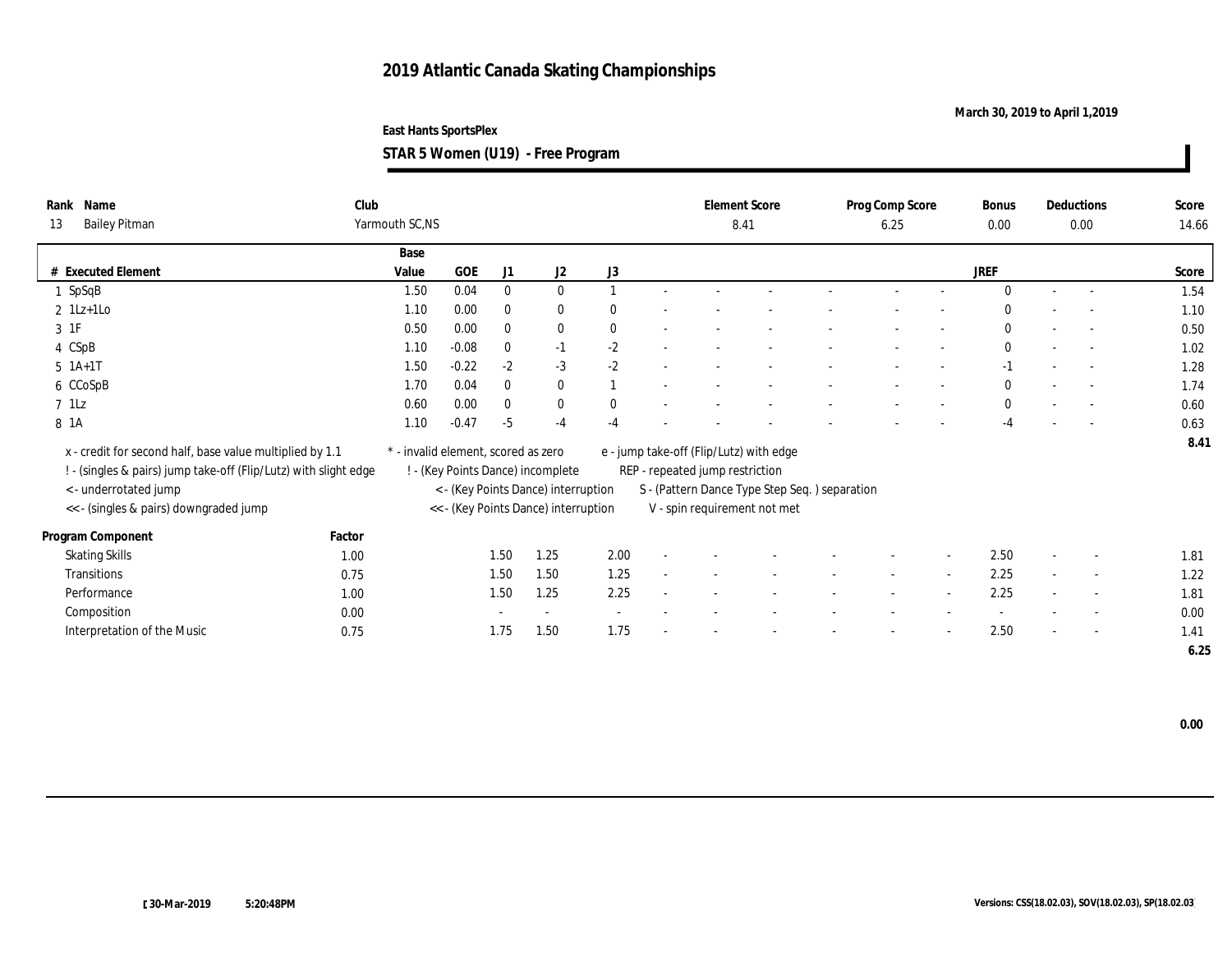### **March 30, 2019 to April 1,2019**

**East Hants SportsPlex**

**STAR 5 Women (U19) - Free Program**

| Name<br>Rank                                                     | Club   |                                     |         |              |                                      |              |                                 | <b>Element Score</b>                          | Prog Comp Score | Bonus       |        | <b>Deductions</b>        | Score |
|------------------------------------------------------------------|--------|-------------------------------------|---------|--------------|--------------------------------------|--------------|---------------------------------|-----------------------------------------------|-----------------|-------------|--------|--------------------------|-------|
| <b>Holly Butt</b><br>14                                          |        | Flying Blades FSC, NL               |         |              |                                      |              |                                 | 8.95                                          | 5.60            | 0.00        |        | 0.20                     | 14.35 |
|                                                                  |        | Base                                |         |              |                                      |              |                                 |                                               |                 |             |        |                          |       |
| # Executed Element                                               |        | Value                               | GOE     | J1           | J2                                   | J3           |                                 |                                               |                 | <b>JREF</b> |        |                          | Score |
| $1$ 1Lz+1Lo                                                      |        | 1.10                                | $-0.08$ | $\bf{0}$     | $-1$                                 | $-2$         |                                 |                                               |                 | $-2$        | $\sim$ | $\sim$                   | 1.02  |
| $2$ 1A+1Lo                                                       |        | 1.60                                | $-0.11$ | $\bf{0}$     | $-2$                                 | $-1$         |                                 |                                               |                 |             |        | $\overline{a}$           | 1.49  |
| 3 SpSqB                                                          |        | 1.50                                | 0.04    |              | $\mathbf{0}$                         |              |                                 |                                               |                 | $-1$        |        | $\sim$                   | 1.54  |
| 4 1 S                                                            |        | 0.40                                | $-0.05$ | $-1$         | $-2$                                 | $-1$         |                                 |                                               |                 | -1          |        | $\sim$                   | 0.35  |
| $5$ $2T <$                                                       |        | 0.40                                | $-0.15$ | $-3$         | $-4$                                 | $-4$         |                                 |                                               |                 | $-4$        |        | $\sim$                   | 0.25  |
| 6 FCSpB                                                          |        | 1.60                                | $-0.08$ | $\mathbf{0}$ | $-1$                                 | $\mathbf{0}$ |                                 |                                               |                 | $-1$        |        | $\sim$                   | 1.52  |
| 7 <sub>1A</sub>                                                  |        | 1.10                                | $-0.06$ | $\mathbf{0}$ | $\mathbf{0}$                         | $-1$         |                                 |                                               |                 | $-1$        |        | $\overline{a}$           | 1.04  |
| 8 CCoSpB                                                         |        | 1.70                                | 0.04    | $\theta$     | $\theta$                             |              |                                 |                                               |                 | $\Omega$    |        | $\overline{a}$           | 1.74  |
| x - credit for second half, base value multiplied by 1.1         |        | * - invalid element, scored as zero |         |              |                                      |              |                                 | e - jump take-off (Flip/Lutz) with edge       |                 |             |        |                          | 8.95  |
| ! - (singles & pairs) jump take-off (Flip/Lutz) with slight edge |        |                                     |         |              | ! - (Key Points Dance) incomplete    |              | REP - repeated jump restriction |                                               |                 |             |        |                          |       |
| < - underrotated jump                                            |        |                                     |         |              | < - (Key Points Dance) interruption  |              |                                 | S - (Pattern Dance Type Step Seq.) separation |                 |             |        |                          |       |
| << - (singles & pairs) downgraded jump                           |        |                                     |         |              | << - (Key Points Dance) interruption |              |                                 | V - spin requirement not met                  |                 |             |        |                          |       |
|                                                                  |        |                                     |         |              |                                      |              |                                 |                                               |                 |             |        |                          |       |
| Program Component                                                | Factor |                                     |         |              |                                      |              |                                 |                                               |                 |             |        |                          |       |
| <b>Skating Skills</b>                                            | 1.00   |                                     |         | 1.50         | 1.25                                 | 1.75         |                                 |                                               |                 | 2.00        |        | $\overline{\phantom{a}}$ | 1.63  |
| Transitions                                                      | 0.75   |                                     |         | 1.75         | 1.00                                 | 1.25         |                                 |                                               |                 | 2.25        |        | $\sim$                   | 1.17  |
| Performance                                                      | 1.00   |                                     |         | 1.75         | 1.25                                 | 1.50         |                                 |                                               |                 | 2.00        |        | $\overline{\phantom{a}}$ | 1.63  |
| Composition                                                      | 0.00   |                                     |         |              | $\overline{\phantom{a}}$             |              |                                 |                                               |                 |             |        | $\overline{\phantom{a}}$ | 0.00  |
| Interpretation of the Music                                      | 0.75   |                                     |         | 1.50         | 1.50                                 | 1.25         |                                 |                                               |                 | 2.00        |        | $\overline{\phantom{a}}$ | 1.17  |
|                                                                  |        |                                     |         |              |                                      |              |                                 |                                               |                 |             |        |                          | 5.60  |

1 Time Violation(s) factor (0.2) **0.20**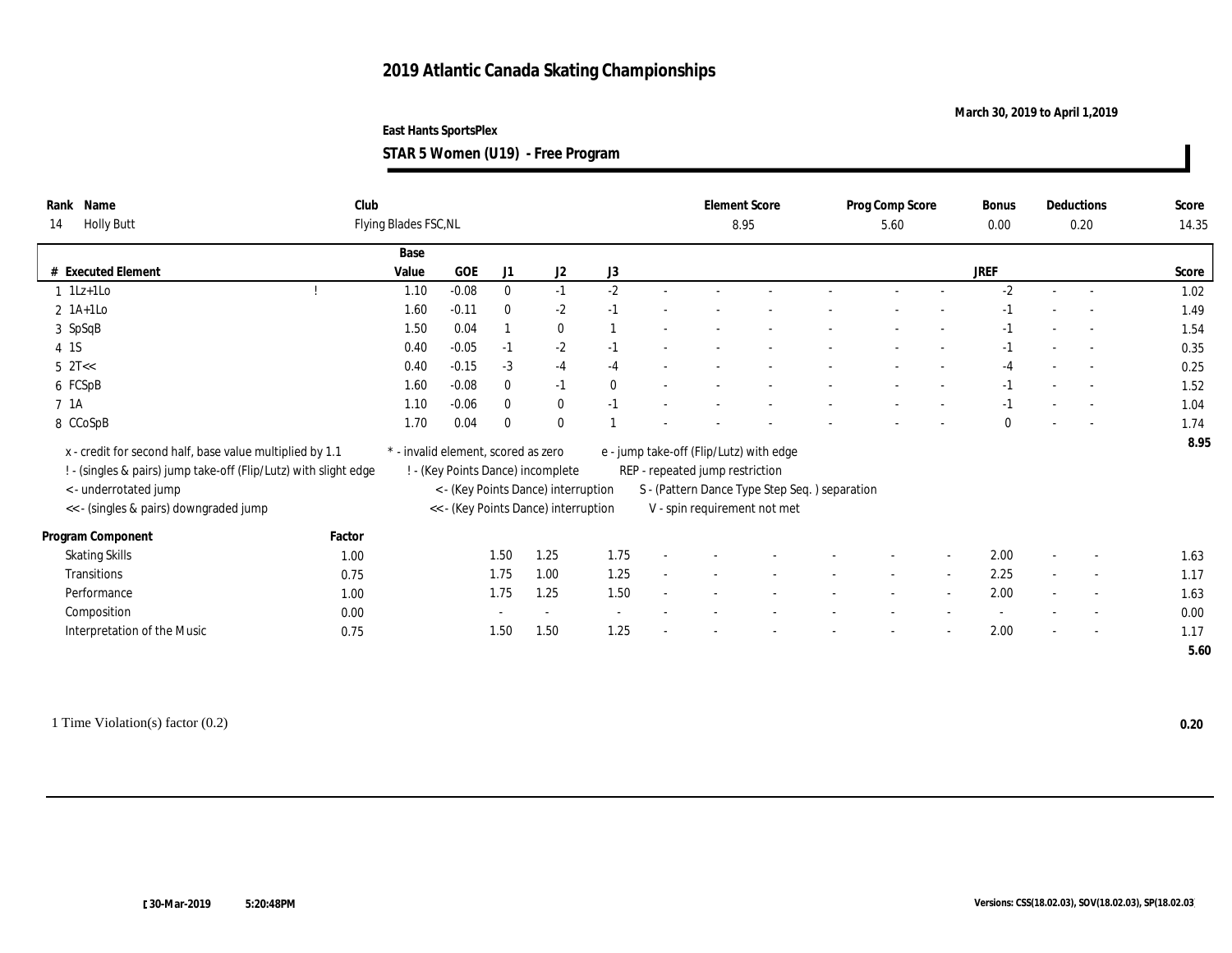### **March 30, 2019 to April 1,2019**

**East Hants SportsPlex**

**STAR 5 Women (U19) - Free Program**

| Name<br>Rank<br>Anastasia Rothenburg<br>15                       | Club<br>Halifax SC,NS |                                     |              |                                      |              |                                 | <b>Element Score</b><br>7.70                  | Prog Comp Score<br>6.14 |                          | Bonus<br>0.00 |        | Deductions<br>0.00       | Score<br>13.84 |
|------------------------------------------------------------------|-----------------------|-------------------------------------|--------------|--------------------------------------|--------------|---------------------------------|-----------------------------------------------|-------------------------|--------------------------|---------------|--------|--------------------------|----------------|
|                                                                  |                       |                                     |              |                                      |              |                                 |                                               |                         |                          |               |        |                          |                |
|                                                                  | Base                  |                                     |              |                                      |              |                                 |                                               |                         |                          |               |        |                          |                |
| # Executed Element                                               | Value                 | <b>GOE</b>                          | J1           | J <sub>2</sub>                       | J3           |                                 |                                               |                         |                          | JREF          |        |                          | Score          |
| $1$ 1Lz                                                          | 0.60                  | $-0.02$                             | $\mathbf{0}$ | $\mathbf{0}$                         | $-1$         |                                 |                                               |                         |                          | $\theta$      | $\sim$ | $\sim$                   | 0.58           |
| $2 \text{ } 1\text{Lz+1LO}$                                      | 1.10                  | $-0.05$                             | $\mathbf{0}$ | $\bf{0}$                             | $-2$         |                                 |                                               |                         |                          |               |        |                          | 1.05           |
| 3 CCoSpB (V)                                                     | 1.28                  | $-0.07$                             | $-1$         | $-2$                                 |              |                                 |                                               |                         |                          | $\mathbf{0}$  | $\sim$ | $\sim$                   | 1.21           |
| 4 SpSqB                                                          | 1.50                  | 0.00                                | $\bf{0}$     | $\bf{0}$                             | $\mathbf{0}$ |                                 |                                               |                         |                          | $\bf{0}$      |        | $\sim$                   | 1.50           |
| $5$ 1F+1T                                                        | 0.90                  | $-0.01$                             | $\mathbf{0}$ | $\bf{0}$                             | $-1$         |                                 |                                               |                         | $\overline{\phantom{a}}$ | $\bf{0}$      | $\sim$ | $\sim$                   | 0.89           |
| $6$ 1A $<$                                                       | 0.83                  | $-0.42$                             | $-5$         | $-5$                                 | $-5$         |                                 |                                               |                         |                          | $-5$          |        | $\sim$                   | 0.41           |
| 7 1Lo                                                            | 0.50                  | 0.00                                | $\bf{0}$     | $\bf{0}$                             | $\bf{0}$     |                                 |                                               |                         | $\overline{\phantom{0}}$ | $\mathbf{0}$  |        | $\sim$                   | 0.50           |
| 8 FCSpB                                                          | 1.60                  | $-0.04$                             | $\theta$     | $\mathbf{0}$                         | $-1$         |                                 |                                               |                         |                          | $\mathbf{0}$  |        |                          | 1.56           |
|                                                                  |                       |                                     |              |                                      |              |                                 |                                               |                         |                          |               |        |                          | 7.70           |
| x - credit for second half, base value multiplied by 1.1         |                       | * - invalid element, scored as zero |              |                                      |              |                                 | e - jump take-off (Flip/Lutz) with edge       |                         |                          |               |        |                          |                |
| ! - (singles & pairs) jump take-off (Flip/Lutz) with slight edge |                       |                                     |              | ! - (Key Points Dance) incomplete    |              | REP - repeated jump restriction |                                               |                         |                          |               |        |                          |                |
| < - underrotated jump                                            |                       |                                     |              | < - (Key Points Dance) interruption  |              |                                 | S - (Pattern Dance Type Step Seq.) separation |                         |                          |               |        |                          |                |
| << - (singles & pairs) downgraded jump                           |                       |                                     |              | << - (Key Points Dance) interruption |              |                                 | V - spin requirement not met                  |                         |                          |               |        |                          |                |
| Factor<br>Program Component                                      |                       |                                     |              |                                      |              |                                 |                                               |                         |                          |               |        |                          |                |
| <b>Skating Skills</b>                                            | 1.00                  |                                     | 1.75         | 1.50                                 | 1.50         |                                 |                                               |                         |                          | 2.25          |        | $\overline{\phantom{a}}$ | 1.75           |
| Transitions                                                      | 0.75                  |                                     | 1.75         | 1.25                                 | 1.25         |                                 |                                               |                         |                          | 2.50          |        | $\sim$                   | 1.27           |
| Performance                                                      | 1.00                  |                                     | 2.00         | 1.25                                 | 1.75         |                                 |                                               |                         |                          | 2.25          |        | $\overline{\phantom{a}}$ | 1.81           |
| Composition                                                      | 0.00                  |                                     |              | $\overline{\phantom{a}}$             |              |                                 |                                               |                         |                          |               |        | $\overline{\phantom{a}}$ | 0.00           |
| Interpretation of the Music                                      | 0.75                  |                                     | 1.75         | 1.50                                 | 1.50         |                                 |                                               |                         |                          | 2.25          |        | $\sim$                   | 1.31           |
|                                                                  |                       |                                     |              |                                      |              |                                 |                                               |                         |                          |               |        |                          | 6.14           |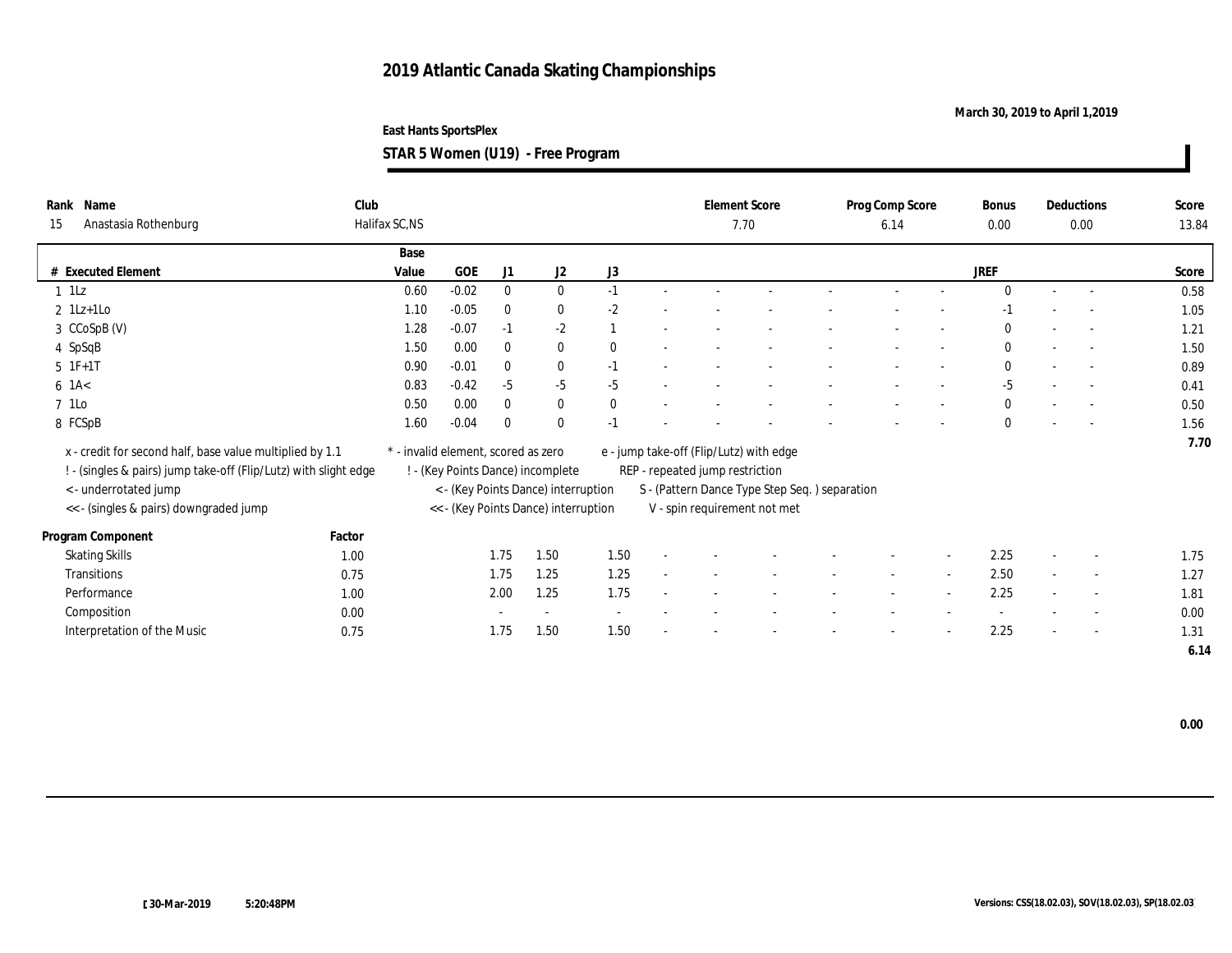### **March 30, 2019 to April 1,2019**

**East Hants SportsPlex STAR 5 Women (U19) - Free Program**

| 5TAR 5 Women (U19)  - Free Program |  |  |
|------------------------------------|--|--|
|------------------------------------|--|--|

| Name<br>Rank<br><b>Briah MacDonald</b><br>16                     | Club   | Bedford FSC, NS                     |            |              |                                      |              |                                 | <b>Element Score</b><br>7.72                  | Prog Comp Score<br>6.07 | Bonus<br>0.00 |                          | Deductions<br>0.00       | Score<br>13.79 |
|------------------------------------------------------------------|--------|-------------------------------------|------------|--------------|--------------------------------------|--------------|---------------------------------|-----------------------------------------------|-------------------------|---------------|--------------------------|--------------------------|----------------|
|                                                                  |        | Base                                |            |              |                                      |              |                                 |                                               |                         |               |                          |                          |                |
| # Executed Element                                               |        | Value                               | <b>GOE</b> | J1           | J <sub>2</sub>                       | J3           |                                 |                                               |                         | JREF          |                          |                          | Score          |
| $1$ SpSqB                                                        |        | 1.50                                | 0.08       | $\bf{0}$     |                                      | $\mathbf{0}$ |                                 |                                               |                         |               | $\sim$                   | $\sim$                   | 1.58           |
| $2 1A+1T$                                                        |        | 1.50                                | $-0.11$    | $\mathbf{0}$ | $-2$                                 | $-2$         |                                 |                                               |                         | $\theta$      |                          |                          | 1.39           |
| 3 CCoSpB                                                         |        | 1.70                                | $-0.13$    | $-1$         | $\bf{0}$                             | $-1$         |                                 |                                               |                         | $-1$          | $\sim$                   | $\sim$                   | 1.57           |
| $4$ 1Lz                                                          |        | 0.60                                | $-0.09$    | $-1$         | $-1$                                 | $-2$         |                                 |                                               |                         | $-2$          |                          | $\sim$                   | 0.51           |
| 5 <sub>1A</sub>                                                  |        | 1.10                                | $-0.08$    | $\mathbf{0}$ | $-1$                                 | $-1$         |                                 |                                               |                         | $-1$          |                          | $\overline{a}$           | 1.02           |
| 6 2S                                                             |        | 1.30                                | $-0.65$    | $-5$         | $-5$                                 | $-5$         |                                 |                                               |                         | -5            |                          |                          | 0.65           |
| $7$ 1Lo+1Lo                                                      |        | 1.00                                | 0.00       | $\bf{0}$     | $\bf{0}$                             | $\mathbf{0}$ |                                 |                                               |                         | $\mathbf{0}$  | $\overline{\phantom{a}}$ | $\sim$                   | 1.00           |
| 8 FCSp                                                           |        | $0.00\,$                            |            |              |                                      |              |                                 |                                               |                         |               |                          |                          | 0.00           |
| x - credit for second half, base value multiplied by 1.1         |        | * - invalid element, scored as zero |            |              |                                      |              |                                 | e - jump take-off (Flip/Lutz) with edge       |                         |               |                          |                          | 7.72           |
| ! - (singles & pairs) jump take-off (Flip/Lutz) with slight edge |        |                                     |            |              | ! - (Key Points Dance) incomplete    |              | REP - repeated jump restriction |                                               |                         |               |                          |                          |                |
| < - underrotated jump                                            |        |                                     |            |              | < - (Key Points Dance) interruption  |              |                                 | S - (Pattern Dance Type Step Seq.) separation |                         |               |                          |                          |                |
| << - (singles & pairs) downgraded jump                           |        |                                     |            |              | << - (Key Points Dance) interruption |              |                                 | V - spin requirement not met                  |                         |               |                          |                          |                |
| Program Component                                                | Factor |                                     |            |              |                                      |              |                                 |                                               |                         |               |                          |                          |                |
| <b>Skating Skills</b>                                            | 1.00   |                                     |            | 1.50         | 1.75                                 | 2.00         |                                 |                                               |                         | 2.50          |                          | $\overline{\phantom{a}}$ | 1.94           |
| Transitions                                                      | 0.75   |                                     |            | 1.25         | 1.50                                 | 1.25         |                                 |                                               |                         | 2.25          |                          | $\sim$                   | 1.17           |
| Performance                                                      | 1.00   |                                     |            | 1.25         | 1.75                                 | 1.75         |                                 |                                               |                         | 2.00          |                          | $\overline{\phantom{a}}$ | 1.69           |
| Composition                                                      | 0.00   |                                     |            |              | $\overline{\phantom{a}}$             |              |                                 |                                               |                         |               |                          | $\overline{\phantom{a}}$ | 0.00           |
| Interpretation of the Music                                      | 0.75   |                                     |            | 1.50         | 1.50                                 | 1.50         |                                 |                                               |                         | 2.25          |                          | $\sim$                   | 1.27           |
|                                                                  |        |                                     |            |              |                                      |              |                                 |                                               |                         |               |                          |                          | 6.07           |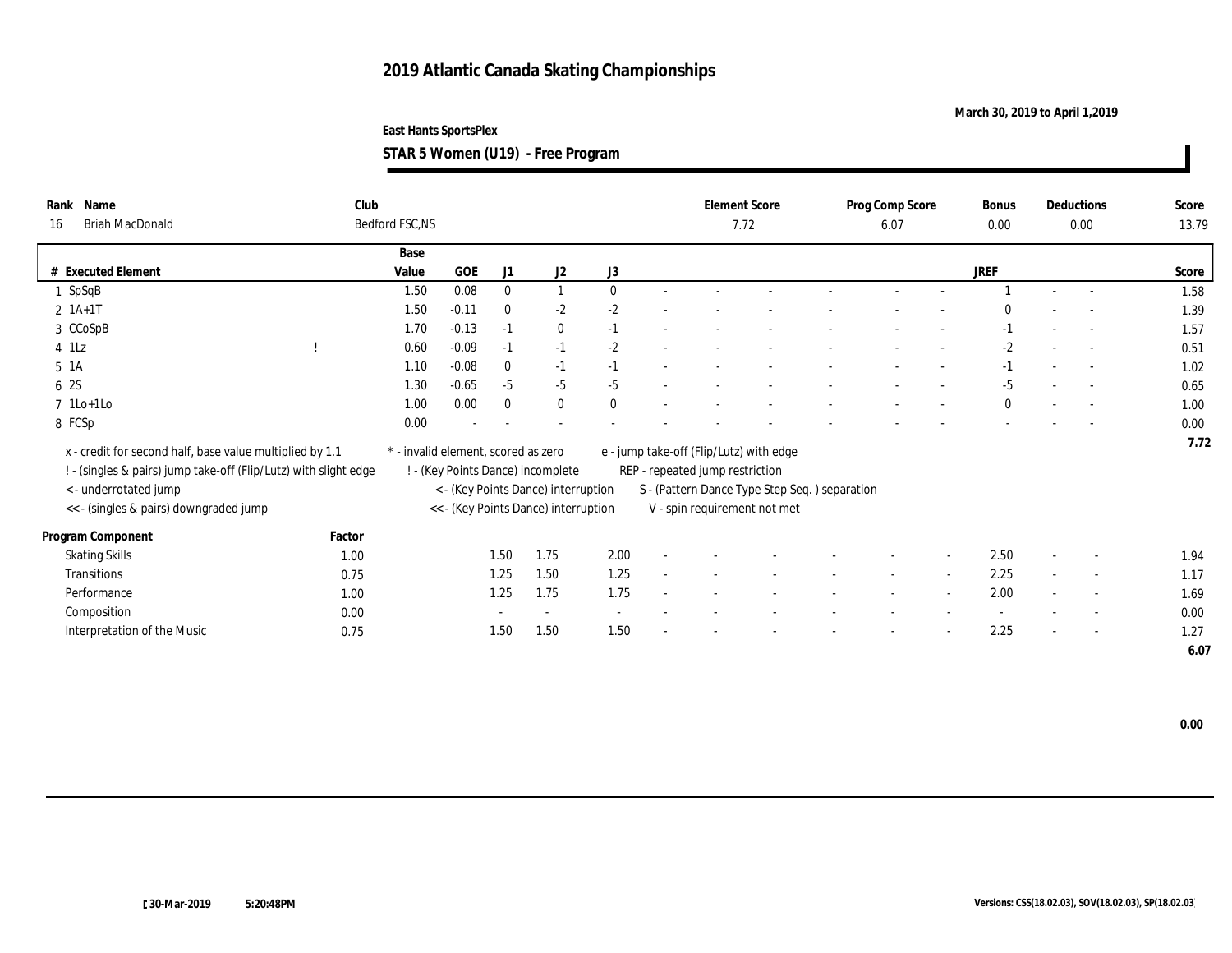### **March 30, 2019 to April 1,2019**

**STAR 5 Women (U19) - Free Program**

| Name<br>Rank<br>Meaghan McDonald<br>17                           | Club   | Richmond FSC, NS                    |         |              |                                      |          |                                 | <b>Element Score</b><br>7.55                  | Prog Comp Score<br>6.02 | Bonus<br>0.00 |                          | Deductions<br>0.00       | Score<br>13.57 |
|------------------------------------------------------------------|--------|-------------------------------------|---------|--------------|--------------------------------------|----------|---------------------------------|-----------------------------------------------|-------------------------|---------------|--------------------------|--------------------------|----------------|
|                                                                  |        |                                     |         |              |                                      |          |                                 |                                               |                         |               |                          |                          |                |
|                                                                  |        | Base                                |         |              |                                      |          |                                 |                                               |                         |               |                          |                          |                |
| <b>Executed Element</b>                                          |        | Value                               | GOE     | J1           | J2                                   | J3       |                                 |                                               |                         | JREF          |                          |                          | Score          |
| $1$ 1A+1Lo                                                       |        | 1.60                                | $-0.06$ | $\mathbf{0}$ | $-1$                                 | $-1$     |                                 |                                               |                         | $\theta$      | $\sim$ $-$               | $\sim$                   | 1.54           |
| 2 1Lo                                                            |        | 0.50                                | 0.01    | $\bf{0}$     | $\bf{0}$                             |          |                                 |                                               |                         | $\theta$      |                          |                          | 0.51           |
| 3 SSpB                                                           |        | 1.10                                | 0.03    | $\bf{0}$     | $\bf{0}$                             | $\Omega$ |                                 |                                               |                         |               | $\overline{\phantom{a}}$ | $\overline{a}$           | 1.13           |
| $4$ 1Lz+1T                                                       |        | 1.00                                | $-0.14$ | $-1$         | $-1$                                 | $-4$     |                                 |                                               |                         | -3            |                          |                          | 0.86           |
| 5 SpSqB                                                          |        | 1.50                                | $-0.04$ | $\theta$     | $\bf{0}$                             | $-1$     |                                 |                                               |                         | $\mathbf{0}$  | $\overline{\phantom{a}}$ | $\sim$                   | 1.46           |
| $6$ 1A $<$                                                       |        | 0.83                                | $-0.40$ | $-5$         | $-4$                                 | $-5$     |                                 |                                               |                         | -5            |                          |                          | 0.43           |
| 7 CCoSpB (V)                                                     |        | 1.28                                | $-0.16$ | $\theta$     | $-2$                                 | $-2$     |                                 |                                               |                         | $-1$          |                          | $\overline{\phantom{a}}$ | 1.12           |
| 8 1F                                                             |        | 0.50                                | 0.00    | $\theta$     | $\bf{0}$                             |          |                                 |                                               |                         | $\bf{0}$      |                          |                          | 0.50           |
|                                                                  |        |                                     |         |              |                                      |          |                                 |                                               |                         |               |                          |                          | 7.55           |
| x - credit for second half, base value multiplied by 1.1         |        | * - invalid element, scored as zero |         |              |                                      |          |                                 | e - jump take-off (Flip/Lutz) with edge       |                         |               |                          |                          |                |
| ! - (singles & pairs) jump take-off (Flip/Lutz) with slight edge |        |                                     |         |              | ! - (Key Points Dance) incomplete    |          | REP - repeated jump restriction |                                               |                         |               |                          |                          |                |
| < - underrotated jump                                            |        |                                     |         |              | < - (Key Points Dance) interruption  |          |                                 | S - (Pattern Dance Type Step Seq.) separation |                         |               |                          |                          |                |
| <<- (singles & pairs) downgraded jump                            |        |                                     |         |              | << - (Key Points Dance) interruption |          |                                 | V - spin requirement not met                  |                         |               |                          |                          |                |
| Program Component                                                | Factor |                                     |         |              |                                      |          |                                 |                                               |                         |               |                          |                          |                |
| <b>Skating Skills</b>                                            | 1.00   |                                     |         | 1.50         | 1.25                                 | 1.75     |                                 |                                               |                         | 1.75          |                          | $\overline{\phantom{a}}$ | 1.56           |
| Transitions                                                      | 0.75   |                                     |         | 1.75         | 1.00                                 | 1.25     |                                 |                                               |                         | 2.25          | $\sim$                   | $\overline{\phantom{a}}$ | 1.17           |
| Performance                                                      | 1.00   |                                     |         | 1.75         | 1.50                                 | 2.25     |                                 |                                               |                         | 2.00          |                          | $\sim$                   | 1.88           |
| Composition                                                      | 0.00   |                                     |         |              |                                      |          |                                 |                                               |                         |               |                          | $\sim$                   | 0.00           |
| Interpretation of the Music                                      | 0.75   |                                     |         | 1.75         | 1.75                                 | 1.75     |                                 |                                               |                         | 2.25          |                          | $\sim$                   | 1.41           |
|                                                                  |        |                                     |         |              |                                      |          |                                 |                                               |                         |               |                          |                          | 6.02           |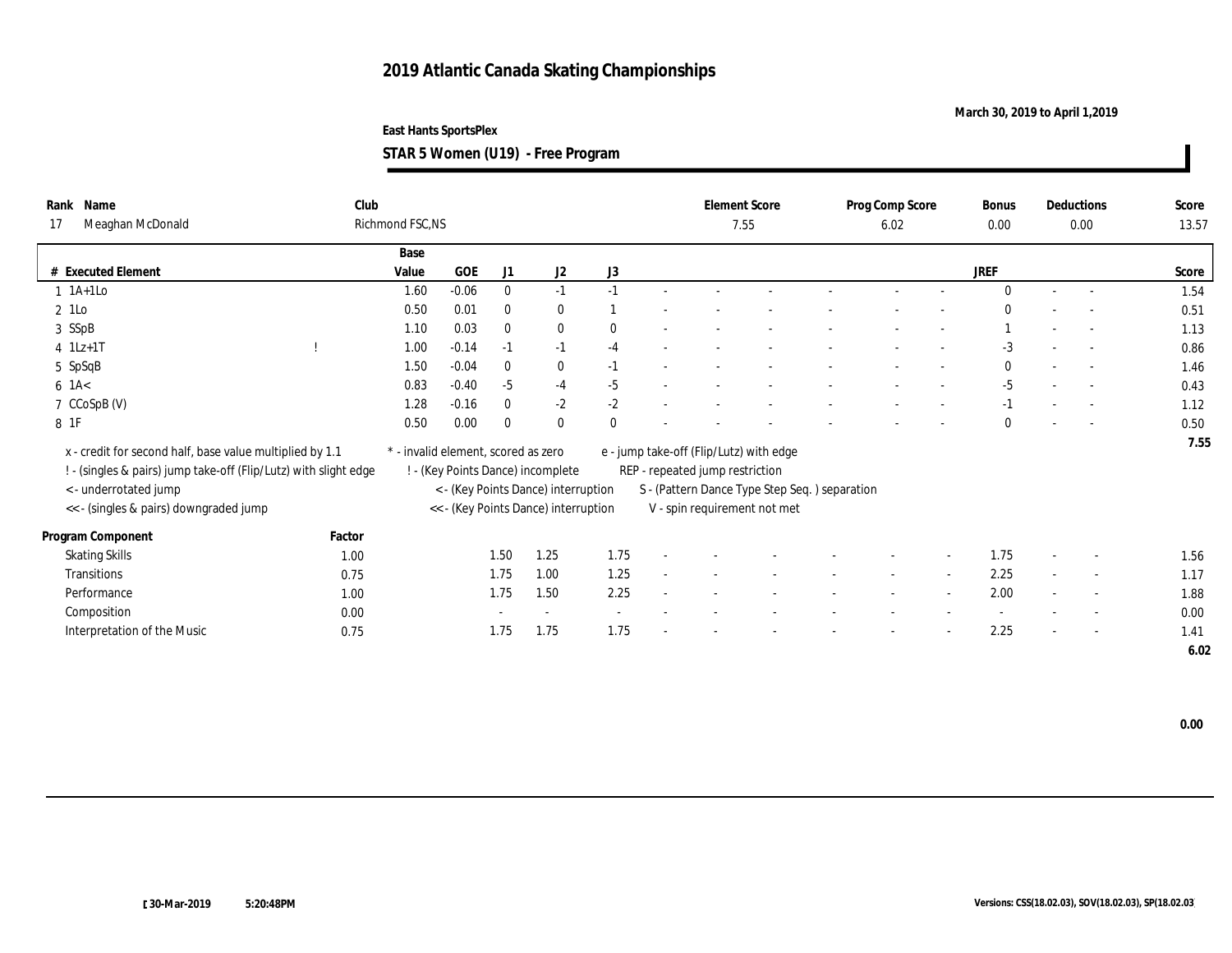### **March 30, 2019 to April 1,2019**

**STAR 5 Women (U19) - Free Program**

| Name<br>Rank<br>Amanda Kingman<br>18                                                                                                                                                            | Club<br>Summerside FSC, PE |                                     |          |                                                                                                                  |                          |                                 | <b>Element Score</b><br>7.00                                                                                             | Prog Comp Score<br>5.98 |                          | Bonus<br>0.00 |                          | Deductions<br>0.00       | Score<br>12.98 |
|-------------------------------------------------------------------------------------------------------------------------------------------------------------------------------------------------|----------------------------|-------------------------------------|----------|------------------------------------------------------------------------------------------------------------------|--------------------------|---------------------------------|--------------------------------------------------------------------------------------------------------------------------|-------------------------|--------------------------|---------------|--------------------------|--------------------------|----------------|
|                                                                                                                                                                                                 | Base                       |                                     |          |                                                                                                                  |                          |                                 |                                                                                                                          |                         |                          |               |                          |                          |                |
| # Executed Element                                                                                                                                                                              | Value                      | <b>GOE</b>                          | J1       | J2                                                                                                               | J3                       |                                 |                                                                                                                          |                         |                          | <b>JREF</b>   |                          |                          | Score          |
| $1$ 1Lo+1Lo                                                                                                                                                                                     | 1.00                       | $-0.05$                             | $\bf{0}$ | $-1$                                                                                                             | $-2$                     |                                 |                                                                                                                          |                         |                          |               |                          |                          | 0.95           |
| $2 IF+1T$                                                                                                                                                                                       | 0.90                       | $-0.04$                             | $\bf{0}$ | $-1$                                                                                                             | $-1$                     |                                 |                                                                                                                          |                         |                          | -1            |                          | $\sim$                   | 0.86           |
| 3 CCoSpB                                                                                                                                                                                        | 1.70                       | $-0.13$                             | $-1$     | $-1$                                                                                                             | $\bf{0}$                 |                                 |                                                                                                                          |                         |                          | -1            |                          | $\overline{a}$           | 1.57           |
| 4 SpSqB                                                                                                                                                                                         | 1.50                       | 0.00                                | $\bf{0}$ | $\bf{0}$                                                                                                         | $\bf{0}$                 |                                 |                                                                                                                          |                         |                          | $\mathbf{0}$  |                          | $\sim$                   | 1.50           |
| 5 1A                                                                                                                                                                                            | 1.10                       | $-0.55$                             | $-5$     | $-5$                                                                                                             | $-5$                     |                                 |                                                                                                                          |                         |                          | $-5$          |                          | $\overline{a}$           | 0.55           |
| 6 1F                                                                                                                                                                                            | 0.50                       | 0.00                                | $\bf{0}$ | $\mathbf{0}$                                                                                                     | $\mathbf{0}$             |                                 |                                                                                                                          |                         |                          | $\mathbf{0}$  |                          | $\overline{\phantom{a}}$ | 0.50           |
| 7 SSpB                                                                                                                                                                                          | 1.10                       | $-0.03$                             | $\bf{0}$ | $-1$                                                                                                             | $\theta$                 |                                 |                                                                                                                          |                         |                          | $\bf{0}$      |                          |                          | 1.07           |
| x - credit for second half, base value multiplied by 1.1<br>! - (singles & pairs) jump take-off (Flip/Lutz) with slight edge<br>< - underrotated jump<br><< - (singles & pairs) downgraded jump |                            | * - invalid element, scored as zero |          | ! - (Key Points Dance) incomplete<br>< - (Key Points Dance) interruption<br><< - (Key Points Dance) interruption |                          | REP - repeated jump restriction | e - jump take-off (Flip/Lutz) with edge<br>S - (Pattern Dance Type Step Seq.) separation<br>V - spin requirement not met |                         |                          |               |                          |                          | 7.00           |
| Factor<br>Program Component                                                                                                                                                                     |                            |                                     |          |                                                                                                                  |                          |                                 |                                                                                                                          |                         |                          |               |                          |                          |                |
| <b>Skating Skills</b>                                                                                                                                                                           | 1.00                       |                                     | 1.25     | 1.25                                                                                                             | 1.75                     |                                 |                                                                                                                          |                         |                          | 2.50          |                          | $\sim$                   | 1.69           |
| Transitions                                                                                                                                                                                     | 0.75                       |                                     | 1.25     | 1.00                                                                                                             | 1.50                     |                                 |                                                                                                                          |                         | $\overline{\phantom{a}}$ | 2.25          | $\sim$                   | $\overline{\phantom{a}}$ | 1.13           |
| Performance                                                                                                                                                                                     | 1.00                       |                                     | 1.50     | 1.25                                                                                                             | 2.25                     |                                 |                                                                                                                          | $\sim$                  | $\sim$                   | 2.00          | $\sim$                   | $\sim$                   | 1.75           |
| Composition                                                                                                                                                                                     | 0.00                       |                                     | $\sim$   | $\sim$                                                                                                           | $\overline{\phantom{a}}$ |                                 |                                                                                                                          |                         |                          | $\sim$        |                          | $\sim$                   | 0.00           |
| Interpretation of the Music                                                                                                                                                                     | 0.75                       |                                     | 1.50     | 1.50                                                                                                             | 2.25                     | $\overline{\phantom{a}}$        |                                                                                                                          |                         | $\overline{\phantom{a}}$ | 2.25          | $\overline{\phantom{a}}$ | $\sim$                   | 1.41           |
|                                                                                                                                                                                                 |                            |                                     |          |                                                                                                                  |                          |                                 |                                                                                                                          |                         |                          |               |                          |                          | 5.98           |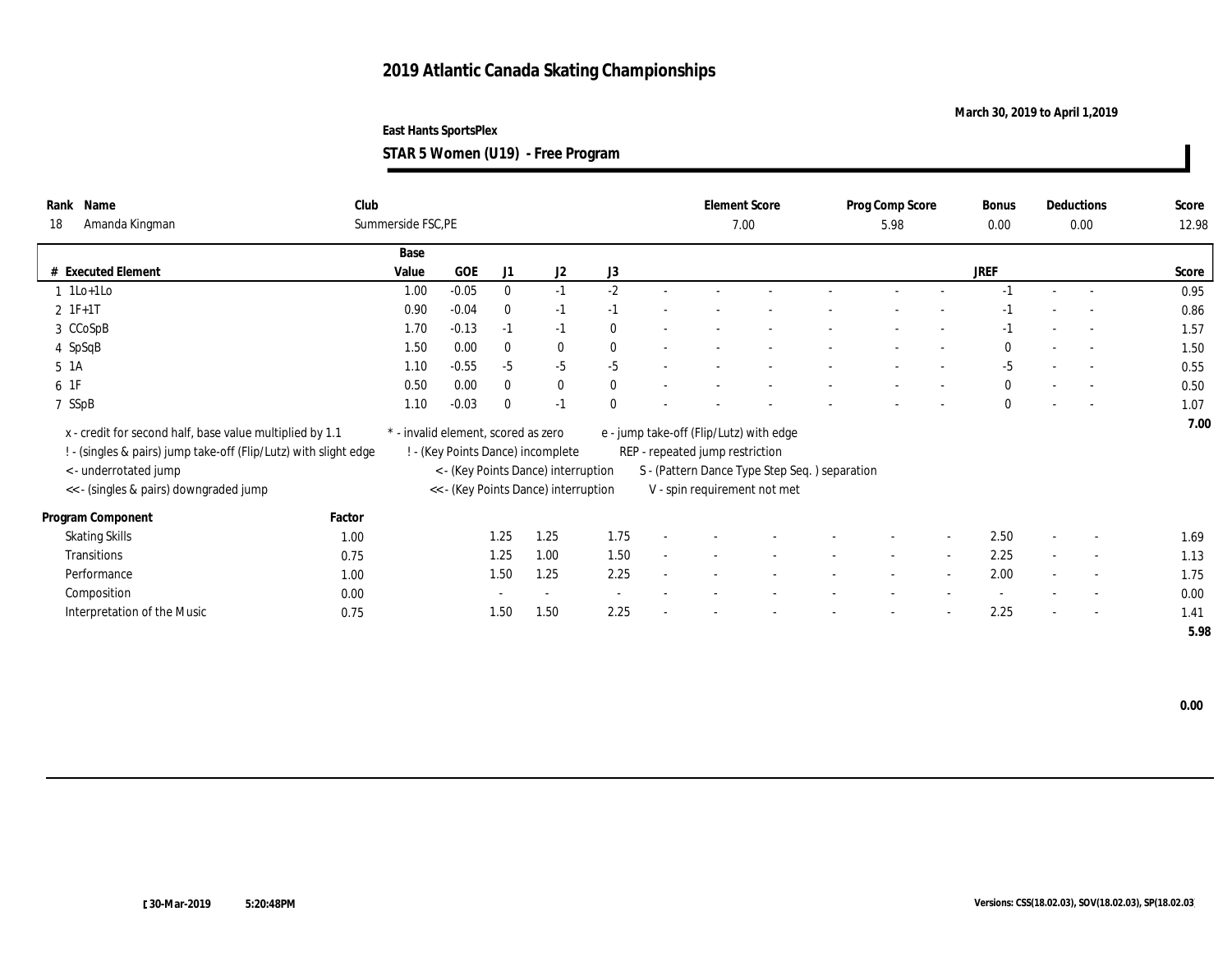### **March 30, 2019 to April 1,2019**

**East Hants SportsPlex**

**STAR 5 Women (U19) - Free Program**

| Rank Name<br>Julia Smith<br>19                                   | Club   | Summerside FSC, PE                  |         |                          |                                      |          |                                 | <b>Element Score</b><br>6.44                  | Prog Comp Score<br>6.08 |                          | Bonus<br>0.00 |        | Deductions<br>0.00       | Score<br>12.52 |
|------------------------------------------------------------------|--------|-------------------------------------|---------|--------------------------|--------------------------------------|----------|---------------------------------|-----------------------------------------------|-------------------------|--------------------------|---------------|--------|--------------------------|----------------|
|                                                                  |        | Base                                |         |                          |                                      |          |                                 |                                               |                         |                          |               |        |                          |                |
| # Executed Element                                               |        | Value                               | GOE     | J1                       | J2                                   | J3       |                                 |                                               |                         |                          | <b>JREF</b>   |        |                          | Score          |
| $1$ 1Lz+1Lo                                                      |        | 1.10                                | $-0.05$ | $\mathbf{0}$             | $-2$                                 | $-1$     |                                 |                                               |                         |                          | $\Omega$      | $\sim$ | $\sim$                   | 1.05           |
| 2 SpSqB                                                          |        | 1.50                                | 0.04    | $\mathbf{0}$             | $\bf{0}$                             | $\theta$ |                                 |                                               |                         |                          |               |        |                          | 1.54           |
| $3 \text{ 1A} \leq +1 \text{T}$                                  |        | 0.40                                | $-0.16$ | $-4$                     | $-4$                                 | $-4$     |                                 |                                               |                         |                          | $-4$          |        | $\overline{a}$           | 0.24           |
| 4 SSpB                                                           |        | 1.10                                | 0.06    | $\bf{0}$                 |                                      |          |                                 |                                               |                         |                          | $\theta$      |        | $\overline{\phantom{a}}$ | 1.16           |
| $5 \, 25 <$                                                      |        | 0.40                                | $-0.19$ | $-5$                     | $-4$                                 | $-5$     |                                 |                                               |                         |                          | -5            | $\sim$ | $\overline{\phantom{a}}$ | 0.21           |
| 61F                                                              |        | 0.50                                | 0.00    | $\mathbf{0}$             | $\bf{0}$                             | $\theta$ |                                 |                                               |                         |                          | $\mathbf{0}$  |        | $\sim$                   | 0.50           |
| $7$ 1A $<<$                                                      |        | 0.00                                |         | $\overline{\phantom{a}}$ | $\sim$                               |          |                                 |                                               |                         |                          |               |        | $\overline{\phantom{a}}$ | 0.00           |
| 8 CCoSpB                                                         |        | 1.70                                | 0.04    | $\bf{0}$                 | $\mathbf{0}$                         |          |                                 |                                               |                         |                          | $\theta$      |        |                          | 1.74           |
| x - credit for second half, base value multiplied by 1.1         |        | * - invalid element, scored as zero |         |                          |                                      |          |                                 | e - jump take-off (Flip/Lutz) with edge       |                         |                          |               |        |                          | 6.44           |
| ! - (singles & pairs) jump take-off (Flip/Lutz) with slight edge |        |                                     |         |                          |                                      |          |                                 |                                               |                         |                          |               |        |                          |                |
|                                                                  |        |                                     |         |                          | ! - (Key Points Dance) incomplete    |          | REP - repeated jump restriction |                                               |                         |                          |               |        |                          |                |
| < - underrotated jump                                            |        |                                     |         |                          | < - (Key Points Dance) interruption  |          |                                 | S - (Pattern Dance Type Step Seq.) separation |                         |                          |               |        |                          |                |
| << - (singles & pairs) downgraded jump                           |        |                                     |         |                          | << - (Key Points Dance) interruption |          |                                 | V - spin requirement not met                  |                         |                          |               |        |                          |                |
| Program Component                                                | Factor |                                     |         |                          |                                      |          |                                 |                                               |                         |                          |               |        |                          |                |
| <b>Skating Skills</b>                                            | 1.00   |                                     |         | 1.50                     | 1.50                                 | 2.00     |                                 |                                               |                         |                          | 2.25          |        | $\overline{\phantom{a}}$ | 1.81           |
| Transitions                                                      | 0.75   |                                     |         | 1.50                     | 1.25                                 | 1.25     |                                 |                                               |                         |                          | 2.50          |        | $\sim$                   | 1.22           |
| Performance                                                      | 1.00   |                                     |         | 1.75                     | 1.50                                 | 1.75     |                                 |                                               |                         |                          | 1.75          |        | $\overline{\phantom{a}}$ | 1.69           |
| Composition                                                      | 0.00   |                                     |         |                          |                                      |          |                                 |                                               |                         |                          |               |        | $\overline{\phantom{a}}$ | 0.00           |
| Interpretation of the Music                                      | 0.75   |                                     |         | 1.75                     | 1.75                                 | 1.75     |                                 |                                               |                         | $\overline{\phantom{a}}$ | 2.00          |        | $\overline{\phantom{a}}$ | 1.36           |
|                                                                  |        |                                     |         |                          |                                      |          |                                 |                                               |                         |                          |               |        |                          | 6.08           |

 **0.00**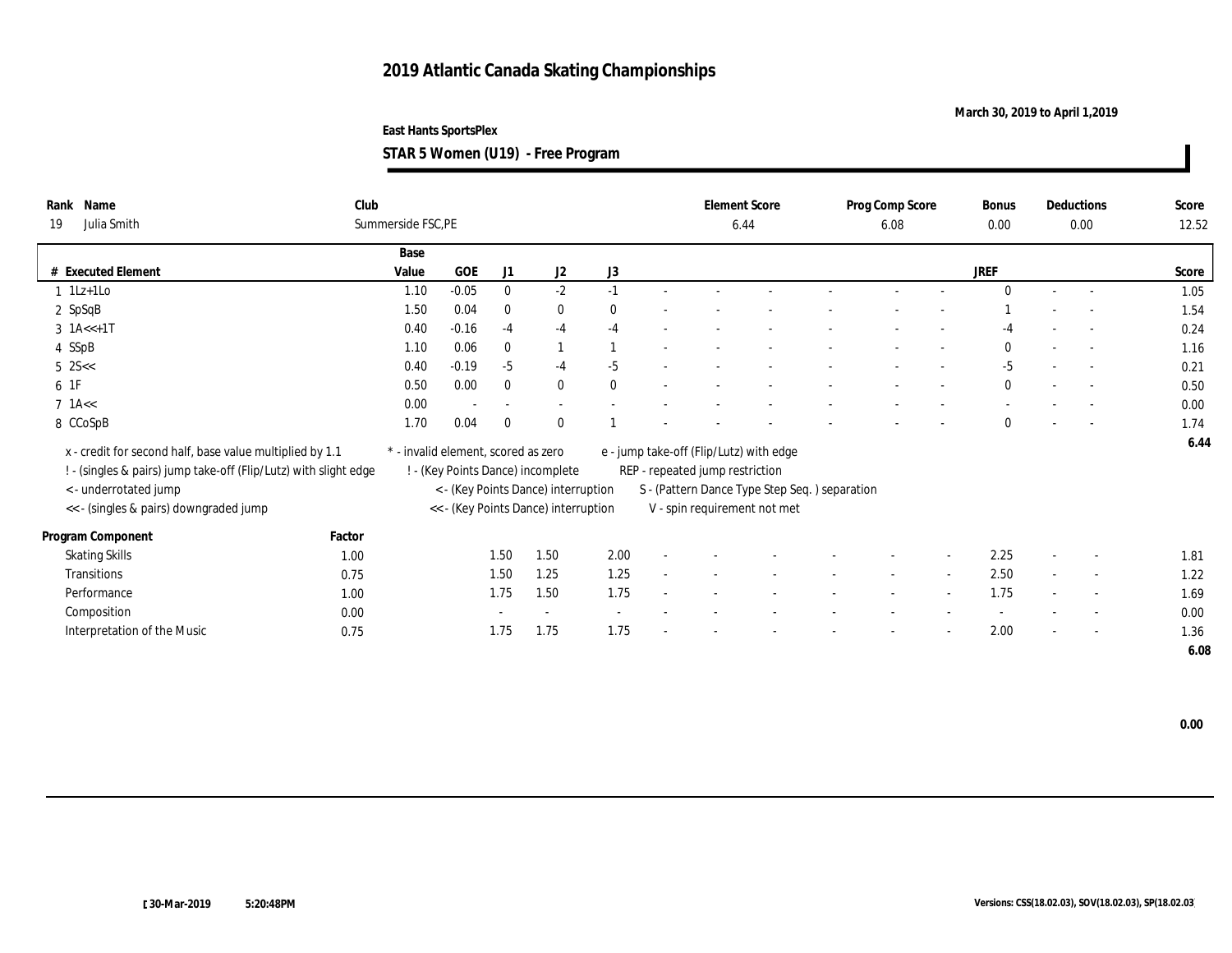**March 30, 2019 to April 1,2019**

**STAR 5 Women (U19) - Free Program**

| Name<br>Rank<br>Jane Gillis<br>20                                | Club   | Summerside FSC, PE                  |         |                          |                                      |              |                                 | <b>Element Score</b><br>5.98                  | Prog Comp Score<br>5.63 | Bonus<br>0.00 | Deductions<br>0.00       | Score<br>11.61 |
|------------------------------------------------------------------|--------|-------------------------------------|---------|--------------------------|--------------------------------------|--------------|---------------------------------|-----------------------------------------------|-------------------------|---------------|--------------------------|----------------|
|                                                                  |        | Base                                |         |                          |                                      |              |                                 |                                               |                         |               |                          |                |
| # Executed Element                                               |        | Value                               | GOE     | J1                       | J2                                   | J3           |                                 |                                               |                         | <b>JREF</b>   |                          | Score          |
| $1$ 1A $\lt$                                                     |        | $0.00\,$                            | $\sim$  | $\overline{\phantom{a}}$ | $\sim$                               |              |                                 |                                               |                         |               |                          | 0.00           |
| $2 \; 1S+1T$                                                     |        | 0.80                                | $-0.02$ | $\bf{0}$                 | $\bf{0}$                             | $-1$         |                                 |                                               |                         |               |                          | 0.78           |
| 3 CCoSpB (V)                                                     |        | 1.28                                | $-0.07$ | $\mathbf{0}$             | $\bf{0}$                             | $-2$         |                                 |                                               |                         | $\Omega$      |                          | 1.21           |
| $4$ 1Lz $<$                                                      |        | 0.45                                | $-0.22$ | $-5$                     | $-4$                                 | $-5$         |                                 |                                               |                         | $-5$          | $\sim$                   | 0.23           |
| 5 CSpB                                                           |        | 1.10                                | $-0.14$ | $\bf{0}$                 | $-1$                                 | $-3$         |                                 |                                               |                         | $-1$          |                          | 0.96           |
| 6 SpSqB                                                          |        | 1.50                                | $-0.19$ | $-1$                     | $\bf{0}$                             | $-4$         |                                 |                                               |                         | $\mathbf{0}$  |                          | 1.31           |
| $7$ 1Lo+1Lo                                                      |        | 1.00                                | 0.00    | $\mathbf{0}$             | $\mathbf{0}$                         | $\mathbf{0}$ |                                 |                                               |                         | $\mathbf{0}$  | $\overline{\phantom{a}}$ | 1.00           |
| 8 1F                                                             |        | 0.50                                | $-0.01$ | $\bf{0}$                 | $\mathbf{0}$                         | $-1$         |                                 |                                               |                         | $\mathbf{0}$  |                          | 0.49           |
| x - credit for second half, base value multiplied by 1.1         |        | * - invalid element, scored as zero |         |                          |                                      |              |                                 | e - jump take-off (Flip/Lutz) with edge       |                         |               |                          | 5.98           |
| ! - (singles & pairs) jump take-off (Flip/Lutz) with slight edge |        |                                     |         |                          | ! - (Key Points Dance) incomplete    |              | REP - repeated jump restriction |                                               |                         |               |                          |                |
| <- underrotated jump                                             |        |                                     |         |                          | < - (Key Points Dance) interruption  |              |                                 | S - (Pattern Dance Type Step Seq.) separation |                         |               |                          |                |
| << - (singles & pairs) downgraded jump                           |        |                                     |         |                          | << - (Key Points Dance) interruption |              |                                 | V - spin requirement not met                  |                         |               |                          |                |
|                                                                  |        |                                     |         |                          |                                      |              |                                 |                                               |                         |               |                          |                |
| Program Component                                                | Factor |                                     |         |                          |                                      |              |                                 |                                               |                         |               |                          |                |
| <b>Skating Skills</b>                                            | 1.00   |                                     |         | 1.25                     | 1.25                                 | 1.75         |                                 |                                               |                         | 2.00          | $\overline{\phantom{a}}$ | 1.56           |
| Transitions                                                      | 0.75   |                                     |         | 1.50                     | 1.50                                 | 1.25         |                                 |                                               |                         | 2.25          | $\overline{\phantom{a}}$ | 1.22           |
| Performance                                                      | 1.00   |                                     |         | 1.50                     | 1.25                                 | 2.00         |                                 |                                               |                         | 1.75          | $\overline{\phantom{a}}$ | 1.63           |
| Composition                                                      | 0.00   |                                     |         |                          | $\overline{\phantom{a}}$             |              |                                 |                                               |                         |               | $\overline{\phantom{a}}$ | 0.00           |
| Interpretation of the Music                                      | 0.75   |                                     |         | 1.50                     | 1.50                                 | 1.50         |                                 |                                               |                         | 2.00          | $\overline{\phantom{a}}$ | 1.22           |
|                                                                  |        |                                     |         |                          |                                      |              |                                 |                                               |                         |               |                          | 5.63           |